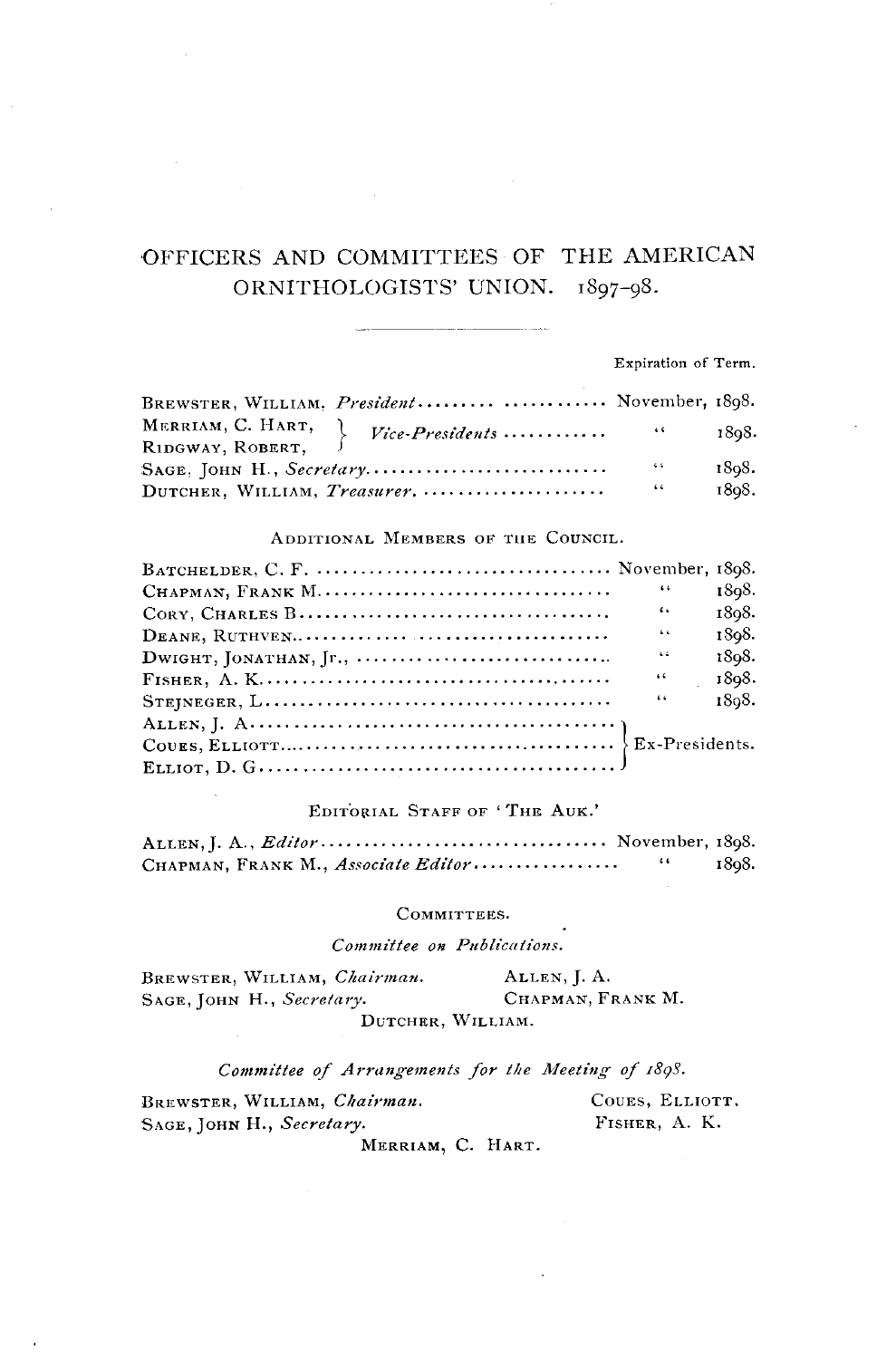#### **x**  $\overline{\phantom{a}}$   $\overline{\phantom{a}}$   $\overline{\phantom{a}}$   $\overline{\phantom{a}}$   $\overline{\phantom{a}}$   $\overline{\phantom{a}}$   $\overline{\phantom{a}}$   $\overline{\phantom{a}}$   $\overline{\phantom{a}}$   $\overline{\phantom{a}}$   $\overline{\phantom{a}}$   $\overline{\phantom{a}}$   $\overline{\phantom{a}}$   $\overline{\phantom{a}}$   $\overline{\phantom{a}}$   $\overline{\phantom{a}}$   $\overline{\phantom{a}}$   $\overline{\phantom{a}}$   $\$

# **MEMBERS • OF' THE AMERICAN ORNITHOLOGISTS'**  UNION. DECEMBER, 1897.

#### **ACTIVE MEMBERS.**

#### **[Omission of date indicates a Founder.]**

| Date of<br>Election.                                                     |
|--------------------------------------------------------------------------|
|                                                                          |
| ALLEN, Dr. J. A., Am. Mus. Nat. Hist., New York City                     |
|                                                                          |
| BARROWS, Prof. W. B., Agricultural College, Ingham Co., Mich 1883        |
|                                                                          |
|                                                                          |
|                                                                          |
|                                                                          |
| BROWN, NATHAN CLIFFORD, 85 Vaughan St., Portland, Me                     |
| BRYANT, WALTER E., 1352 Franklin St., Oakland, Cala1888                  |
| CHADBOURNE, Dr. ARTHUR P., 225 Marlborough St., Boston, Mass. 1889       |
| CHAMBERLAIN, MONTAGUE, Harvard University, Cambridge, Mass -             |
| CHAPMAN, FRANK M., Am. Mus. Nat. Hist., New York City1888                |
| COOKE, Prof. W. W., State Agricultural College, Fort Collins, Colo. 1884 |
|                                                                          |
| *Cours, Dr. ELLIOTT, Smithsonian Institution, Washington, D. C -         |
| DEANE, RUTHVEN, 24 Michigan Ave., Chicago, Ill1883                       |
| DUTCHER, WILLIAM, 525 Manhattan Ave., New York City 1886                 |
| DWIGHT, Dr. JONATHAN, Jr., 2 East 34th St., New York City1886.           |
| ELLIOT, DANIEL G., Field Columbian Museum, Chicago, Ill                  |
| FAXON, Dr. WALTER, Mus. Comp. Zoöl., Cambridge, Mass1896                 |
| FISHER, Dr. ALBERT K., Dept. of Agriculture, Washington, D. C $-$        |
| FOSTER, LYMAN S., 33 Pine Street, New York City1888                      |
| GILL, Prof. THEODORE N., Smithsonian Institution, Washington,            |
|                                                                          |
| GRINNELL, Dr. GEORGE BIRD, 'Forest and Stream' Office, New York          |
|                                                                          |
| HENSHAW, HENRY W., Bureau of Ethnology, Washington, D. C1883             |
| LAWRENCE, NEWBOLD T., 51 Liberty St., New York City1883                  |
| LOOMIS, LEVERETT M., California Acad. Sci., San Francisco, Cala1892      |
|                                                                          |

**\* Life Member.** 

<sup>&</sup>lt;sup>1</sup> Members of the Union and Subscribers to 'The Auk' are requested to promptly **notify the publisher of' The Auk ' of any change of address.**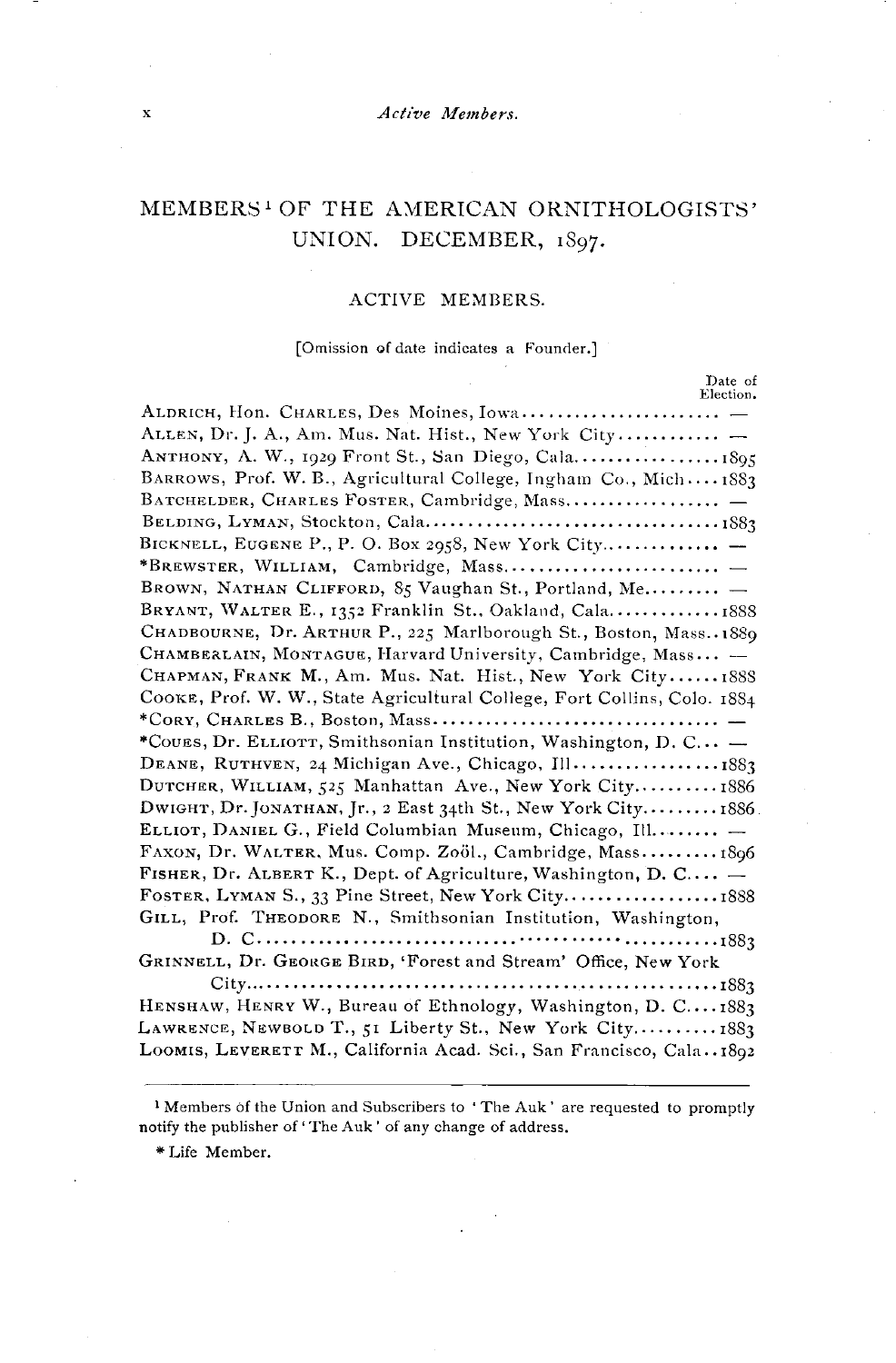| LUCAS, FREDERIC A., U. S. Nat. Mus., Washington, D. C 1892     |
|----------------------------------------------------------------|
|                                                                |
| MEARNS, Dr. EDGAR A., U. S. A., Fort Clark, Texas.             |
| MERRIAM, Dr. C. HART, Dept. of Agriculture, Washington, D. C - |
| *MERRILL, Dr. JAMES C., U. S. A., Army Med. Mus., Washing-     |
|                                                                |
| NEHRLING, H., Public Museum, Milwaukee, Wis1883                |
| NELSON, E. W., Dept. of Agriculture, Washington, D. C 1883     |
| PURDIE, HENRY A., Room 36, State House, Boston, Mass           |
| RICHMOND, Dr. CHARLES W., Smithsonian Institution, Washington, |
|                                                                |
| RIDGWAY, ROBERT, Smithsonian Institution, Washington, D. C -   |
|                                                                |
|                                                                |
|                                                                |
| *SENNETT, GEORGE B., Am. Mus. Nat. Hist., New York City1883    |
| SHUFELDT, Dr. ROBERT W., U.S. A., Washington, D. C             |
| STEINEGER, Dr. LEONHARD, Smithsonian Institution, Washington,  |
|                                                                |
| STONE, WITMER, Acad. Nat. Sci., Philadelphia, Pa 1892          |
| *TRUMBULL, GURDON, 970 Asylum Ave., Hartford, Conn1888         |
|                                                                |

### HONORARY MEMBERS.

| BERLEPSCH, Count HANS von, Münden, Germany1890                 |
|----------------------------------------------------------------|
| BLANFORD, Dr. WILLIAM T., 72 Bedford Gardens, Kensington, W.,  |
|                                                                |
| BOCAGE, Prof. J. V. BARBOZA DU, Royal Museum, Lisbon1883       |
| CABANIS, Prof. Dr. JEAN, Alte Jacobsstrasse, 103 a, Berlin1883 |
| DRESSER, HENRY EELES, Topclyffe Grange, Farnborough, Becken-   |
|                                                                |
| FINSCH, Dr. OTTO, Zoölogical Museum, Leyden, Holland1883       |
| GIGLIOLI, Dr. HENRY HILLYER, Director Royal Zoölogical Museum, |
|                                                                |
|                                                                |
| HUME, ALLAN OCTAVIAN, The Chalet, Kingswood Road, Upper Nor-   |
|                                                                |
| MILNE-EDWARDS, Prof. ALPHONSE, Rue Cuvier, 57, Paris 1883      |
| NEWTON, Prof. ALFRED, Magdalene College, Cambridge, Eng1883    |
| REICHENOW, Dr. ANTON, Königl. Mus. für Naturkunde, Invaliden   |
|                                                                |

\* Life Member.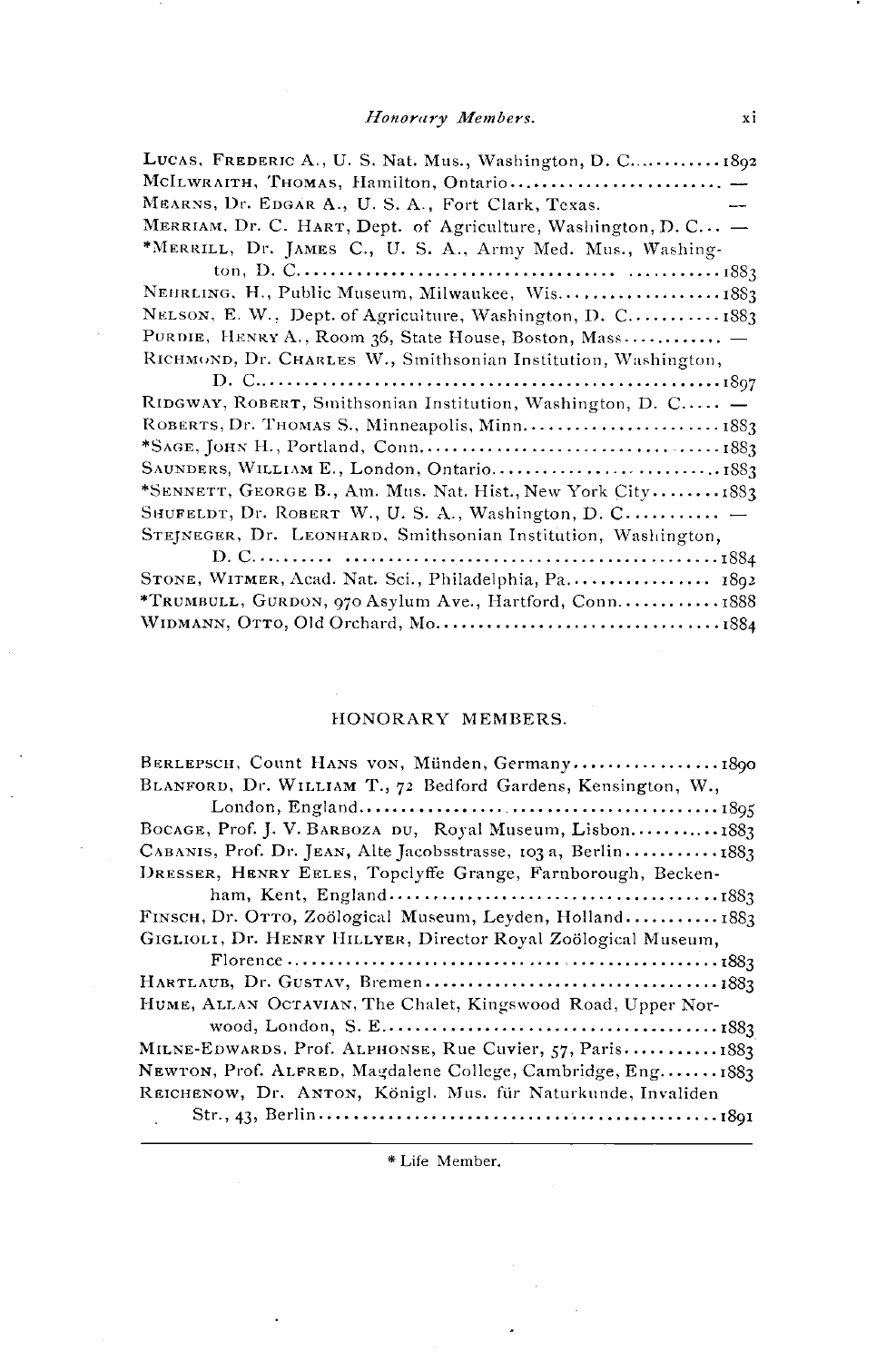$X$ ii **Corresponding Members.** 

**SALVADORI, Prof. Count TOMMASO, Zo61. Museum, Turin, Italy. -.I883**  SALVIN, OSBERT, Hawksfold, Fernhurst, Haslemere, England...... 1883 SAUNDERS, HOWARD, 7 Radnor Place, Hyde Park, London, W...... 1884 SCLATER, Dr. PHILIP LUTLEY, 3 Hanover Sq., London, W......... 1883 SHARPE, Dr. RICHARD BOWDLER, British Museum (Natural History),

**Cromwell Road, London, S. W ............................ I883**  WALLACE, Prof. ALFRED RUSSEL, Corfe View, Parkstone, Dorset, **England .................................................. i883** 

#### **CORRESPONDING MEMBERS.**

| ALFARO, ANASTASIO, Director National Museum, San José, Costa        |
|---------------------------------------------------------------------|
|                                                                     |
|                                                                     |
| ANDERSON, Dr. JOHN, India Museum, Calcutta1884                      |
| BLASIUS, Dr. RUDOLPH, Brunswick, Germany1884                        |
| BLASIUS, Dr. WILHELM, Brunswick, Germany1884                        |
| BROOKS, W. EDWIN, Mount Forest, Ontario1886                         |
| BULLER, Sir WALTER LAWRY, Wellington, New Zealand 1883              |
| BUREAU, Dr. Louis, Ecole de Médicine, Nantes, France1884            |
| BUTLER, Lieut.-Col. E. A., Brettenham Park, Bildeston, Suffolk,     |
|                                                                     |
| Bürrikorer, Dr. J., Zoölogical Gardens, Rotterdam, Holland1886      |
| CLARKE, WM. EAGLE, Science and Art Museum, Edinburgh1889            |
| COLLETT, Prof. ROBERT, Zoölogical Museum, Christiania, Norway.1883  |
| COOPER, Dr. J. G., Haywards, California1884                         |
| CORDEAUX, JOHN, Great Cotes, Lincoln, England1884                   |
| DALGLEISH, JOHN J., Brankston Grange, Bogside Station, Stirling,    |
|                                                                     |
| DAVID, L'Abbé ARMAND, Rue de Sèvres, 95, Paris1883                  |
| DOLE, SANFORD B., Honolulu, Hawaiian Ids1888                        |
| DUBOIS, Dr. ALPHONSE, Museum Nat. History, Brussels1884             |
| Dugès, Prof. ALFREDO, Co legio del Estado, Guanajuato, Mexico1884   |
| ECHT, ADOLPH BACHOFEN VON, Nussdorf, near Vienna1883                |
| FATIO, Dr. VICTOR, Geneva, Switzerland1884                          |
| Frilden, Lieut.-Col. H. W., West House, Wells, Norfolk, Eng1884     |
| FERRARI-PEREZ, Prof. FERNANDO, Naturalist Mexican Geol. Expl.       |
|                                                                     |
| FREKE, PERCY EVANS, Rosemount, Dundrum, Co. Dublin, Ireland. . 1883 |
|                                                                     |
| GADOW, DR. HANS, Zoölogical Museum, Cambridge, England1884          |
| GIRTANNER, Dr. A., St. Galle, Switzerland1884                       |
| GODMAN, F. DU CANE, 10 Chandos Street, Cavendish Sq., London. 1883  |
| GODWIN-AUSTEN, Lieut-Col. H. H., Shalford House, Guilford, Eng-     |
|                                                                     |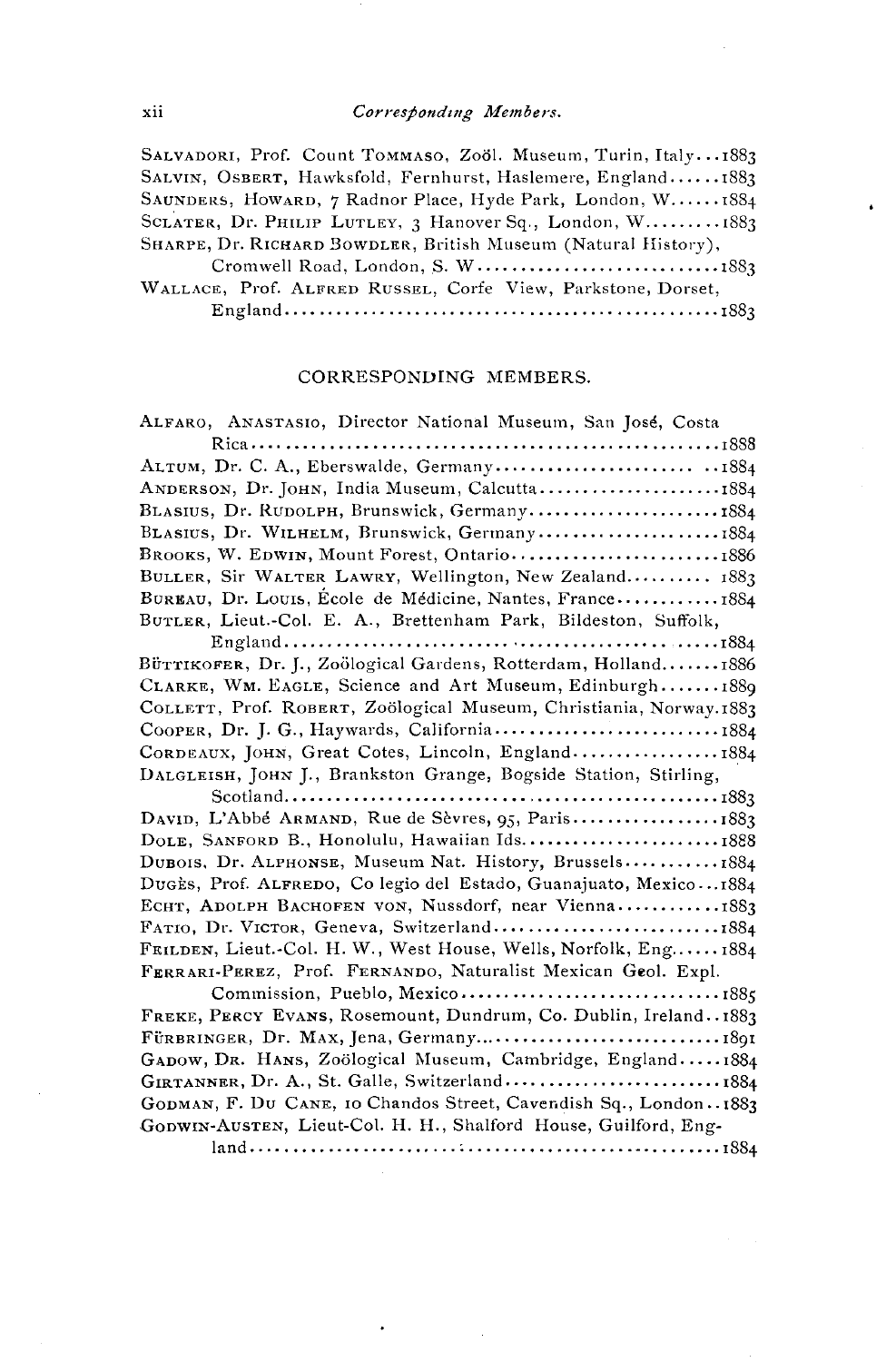| GRANDIDIER, ALFRED, 6 Rond-Point des Champs Elysées, Paris1883             |
|----------------------------------------------------------------------------|
| GURNEY, JOHN HENRY, Keswick Hall, Norwich, England1883                     |
| HARTERT, ERNST, Zoölogical Museum, Tring, England1891                      |
| HARTING, JAMES EDMUND, Linnæan Society, Burlington House, Pic-             |
|                                                                            |
| HARVIE-BROWN, JOHN A., Dunipace House, Larbert, Stirlingshire,             |
|                                                                            |
|                                                                            |
|                                                                            |
|                                                                            |
| HUDSON, WILLIAM HENRY, Tower House, St. Luke's Road, West-                 |
|                                                                            |
| KNUDSON, VALDEMAR, Kauai, Hawaiian Ids1888                                 |
| KRUKENBERG, Dr. E. F. W., Würzburg, Germany1884                            |
| KRÜPER, Dr. THEOBALD J., University Museum, Athens, Greece1884             |
| LAYARD, E. L., Budleigh Salterton, Devonshire, England 1884                |
| LEGGE, WILLIAM V., Cullenswood House, St. Mary's, Tasmania 1891            |
| LEVERKÜHN, PAUL, Sophia, Bulgaria1890                                      |
| MACFARLANE, ROBERT, Winnipeg, Manitoba1886                                 |
| MADARÁSZ, Dr. JULIUS VON, National Museum, Budapest, Hungary. 1884         |
| MENZBIER, Dr. M., Imperial Society of Naturalists, Moscow1884              |
| MEYER, Dr. A. B., Director of the Royal Zool. Museum, Dresden1884          |
|                                                                            |
| NICHOLSON, FRANCIS, Oakfield, Ashley Road, Altrincham, England. 1884       |
| OATES, EUGENE WILLIAM, Mandalay, Burma1884                                 |
| OUSTALET, Dr. EMILE, Jardin des Plantes, 55 Rue de Buffon, Paris . 1888    |
| PALMÉN, Prof. J. A., Helsingfors, Finland1883                              |
|                                                                            |
|                                                                            |
| RADDE, Dr. GUSTAV FERDINAND, Tiflis, Russia1884                            |
| RAMSEY, E. P., Sydney, New South Wales1884                                 |
|                                                                            |
| SCHALOW, Dr. HERMAN, 105 Rathenowerstrasse, Berlin 1884                    |
| SÉLYS-LONGSCHAMPS, Baron EDMOND DE, Liége, Belgium1884                     |
| SHELLEY, Capt. G. E., 10 Thurloe Square, London, S. W 1884                 |
| THEEL, Dr. HJALMAR, University of Upsala, Upsala, Sweden 1884              |
| TRISTRAM, Rev. Canon H. B., The College, Durham, England 1884              |
| Tschusi zu Schmidhoffen, Count Victor Ritter von, Hallein,                 |
| $\sim$ 00.<br>$\Delta V_{\rm min}$ Tennenber Selphung $\Delta v_{\rm min}$ |

|                                                    | $(v)$ and $(u)$ , $(u)$ , $(u)$ and $(u)$ , $(u)$ are $(u)$ , $(u)$ are $(u)$ , $(u)$ are $(u)$ , $(u)$ are $(u)$ , $(u)$ |  |
|----------------------------------------------------|---------------------------------------------------------------------------------------------------------------------------|--|
| WATERHOUSE, F. H., 3 Hanover Square, London, W1889 |                                                                                                                           |  |
| ZELEDON, Don JOSÉ C., San José, Costa Rica1884     |                                                                                                                           |  |

#### ASSOCIATE MEMBERS.

|  |  | ALLEN, FRANCIS H., West Roxbury, Mass1888 |  |
|--|--|-------------------------------------------|--|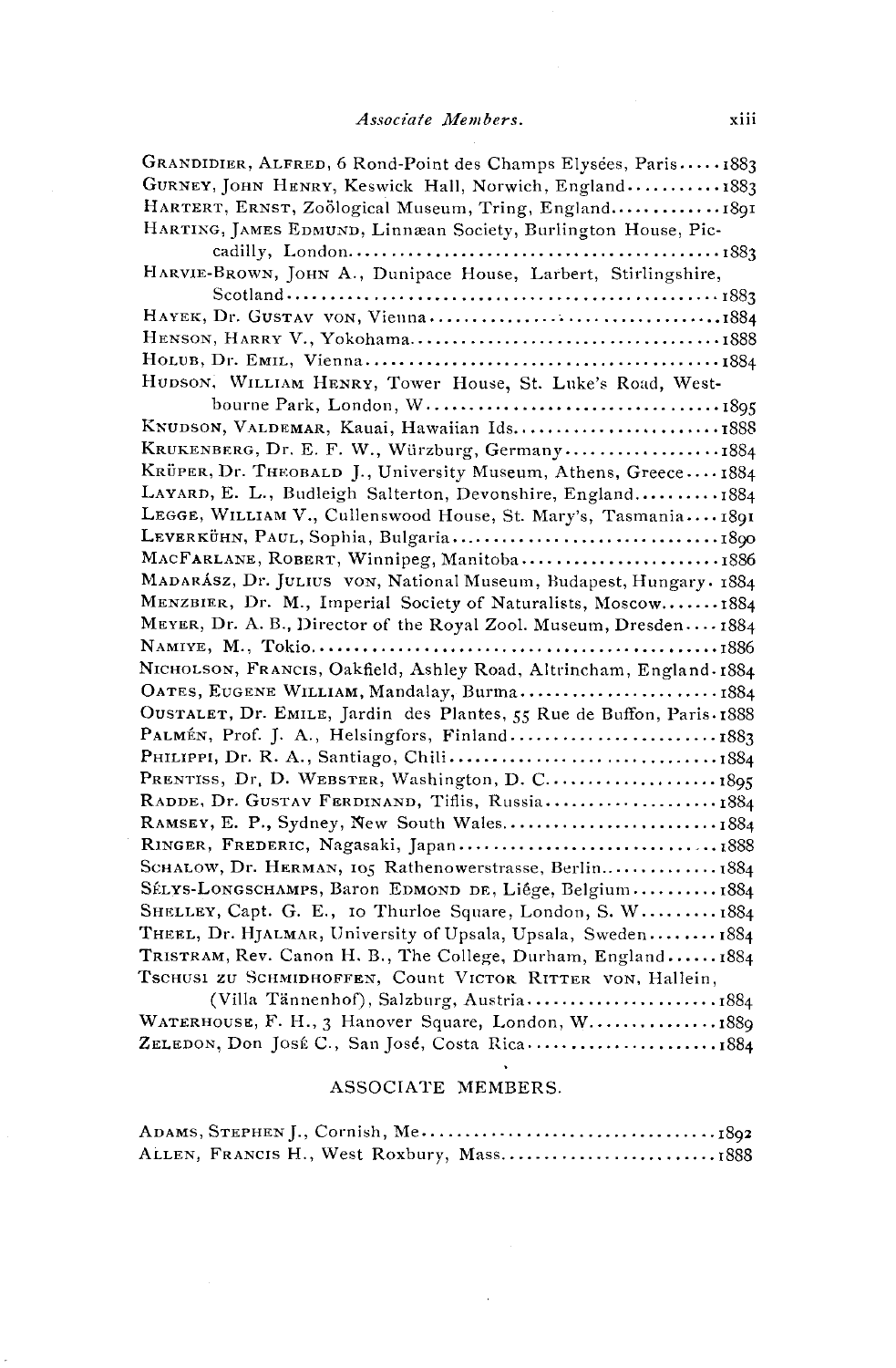| ALLEN, GLOVER M., 83 Perkins Hall, Cambridge, Mass 1896           |  |
|-------------------------------------------------------------------|--|
| ALLEN, WILLIAM G., I Edward St., Worcester, Mass 1893             |  |
| ALLENDER, HENRY, 3072 Broad St., Newark, N. J 1896                |  |
| ALLISON, ANDREW, 630 Pine St., New Orleans, La 1897               |  |
|                                                                   |  |
|                                                                   |  |
| ARDELL, HERBERT STACY, 221 Dean St., Brooklyn, N. Y 1897          |  |
| ARMSTRONG, EDWARD HENRY, 32 Dexter Ave., Providence, R. I1897     |  |
| ARNOLD, EDWARD, 126 Van Buren St., Battle Creek, Mich 1894        |  |
| ASHCROFT, RALFE WOLFE, 383 6th Ave., Brooklyn, N. Y 1897          |  |
|                                                                   |  |
|                                                                   |  |
|                                                                   |  |
| BACON, CARRINGTON C., Imboden, Arkansas1890                       |  |
| BAGG, EGBERT, 191 Genesee St., Utica, N. Y1883                    |  |
| BALL, Miss HELEN AUGUSTA, Worcester, Mass 1893                    |  |
| BAILEY, VERNON, Dept. of Agriculture, Washington, D. C 1887       |  |
|                                                                   |  |
| BAILY, WILLIAM L., 421 Chestnut St., Philadelphia, Pa.  1885      |  |
|                                                                   |  |
|                                                                   |  |
| BAKER, FRANK COLLINS, Acad. Sci., Lincoln Park, Chicago, Ill 1894 |  |
| BANGS, EDWARD APPLETON, 22 Pemberton Sq., Boston, Mass 1884       |  |
| BANGS, OUTRAM, 22 Pemberton Sq., Boston, Mass1884                 |  |
| BARBOUR, Prof. ERWIN H., Univ. of Neb., Lincoln, Nebraska1892     |  |
| BARCLAY, ROBERT COCHRANE, Cazenovia, N. Y1896                     |  |
|                                                                   |  |
| BARNARD, JOB, 500 5th St., N. W., Washington, D. C 1886           |  |
|                                                                   |  |
|                                                                   |  |
| BARTSCH, PAUL, Smithsonian Institution, Washington, D. C 1896     |  |
|                                                                   |  |
| BASSETT, HENRY FRANKLAND, Taunton, Mass1895                       |  |
| BATES, ABBY FRANCES CALDWELL, Waterville, Maine 1894              |  |
| BAUR, Dr. G., Univ. of Chicago, Chicago, Ill.  1892               |  |
| BAXTER, GEORGE STRONG, Jr., 18 Wall St., New York City 1894       |  |
| BEAL, F. E. L., 1516 Kingman Place, N. W., Washington, D. C1887   |  |
|                                                                   |  |
| BEARD, DANIEL C., 110 Fifth Ave., New York City1887               |  |
| BECK, ROLLO HOWARD, Berryessa, Santa Clara Co., Cala 1894         |  |
| BEEBE, CHARLES WILLIAM, 73 Ashland Av., East Orange, N. J1897     |  |
|                                                                   |  |
| BEHR, EDWARD A., 428 Henry St., Brooklyn, N. Y 1892               |  |
| BELLOWS, EDWARD D., 2152 4th St., Jersey City, N. J 1889          |  |
| BENNERS, GEORGE B., 2018 Pine St., Philadelphia, Pa1889           |  |
| BENT, ARTHUR CLEVELAND, Taunton, Mass1889                         |  |
| BERGTOLD, Dr. W. H., 1460 Clayton Av., Denver, Colo1880           |  |

 $\ddot{\vee}$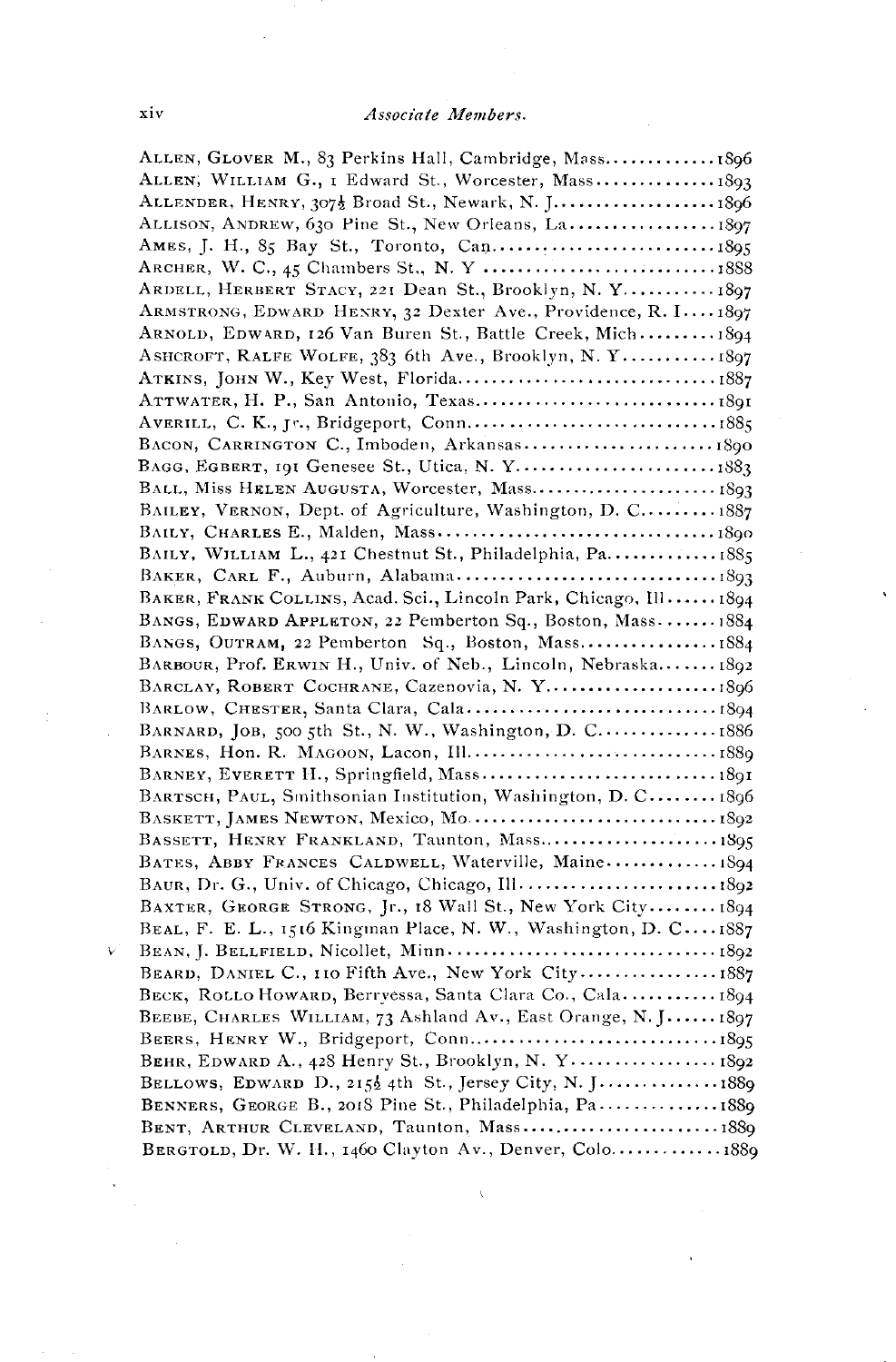| BIGELOW, HENRY BRYANT, 251 Commonwealth Av., Boston Mass 1897        |
|----------------------------------------------------------------------|
| BIGELOW, JOSEPH SMITH, Jr., 251 Commonwealth Av., Boston, Mass. 1896 |
|                                                                      |
| BIRTWELL, FRANCIS JOSEPH, 80 Glendale St., Dorchester, Mass1897      |
| BISHOP, Dr. Louis B., 77 Whitney Ave., New Haven, Conn 1885          |
| BLACKWELDER, ELIOT, Morgan Park, Cook Co., Ill1895                   |
| BLATCHLEY, W. S., State Geologist, Indianapolis, Ind 1895            |
| BOARDMAN, GEORGE A., Calais, Maine1883                               |
| BOND, FRANK, Cheyenne, Wyoming 1887                                  |
|                                                                      |
| BOWERS, LIONEL F., Columbia, Lancaster Co., Pa 1894                  |
|                                                                      |
| BRACKEN, Mrs. HENRY MARTYN, 1010 Fourth St., S. E., Minne-           |
|                                                                      |
| BRACKETT, FOSTER H., Box 2148, Boston, Mass 1895                     |
| BRADFORD, Mrs. MARY F., 3804 St. Charles Av., New Orleans, La. 1897  |
|                                                                      |
| BRAISLIN, Dr. WILLIAM C., 217 St. James Place, Brooklyn, N. Y1894    |
| BRANDON, JOHN A., 739 28th St., Milwaukee, Wis1896                   |
| BRANDRETH, FRANKLIN, Sing Sing, N.Y1889                              |
| BREWSTER, EVERETT EDWARD, Iron Mountain, Mich1893                    |
| BRIMLEY, CLEMENT S., Raleigh, N. C1888                               |
| BROCK, HENRY HERBERT, M. D., Portland, Me 1894                       |
| BROOKS, EARLE A., 275 Ridge Av., Allegheny, Pa 1892                  |
|                                                                      |
| BROWN, EDWARD J., 820 20th St., N. W., Washington, D. C1891          |
| BROWN, HERBERT, Tucson, Arizona1885                                  |
| BROWN, HUBERT H., 70 Collier St., Toronto, Ontario  1889             |
| BROWN, JOHN CLIFFORD, 267 5th Av., New York City1888                 |
| BROWN, STEWARDSON, Germantown, Philadelphia, Pa1895                  |
|                                                                      |
| BROWNE, FRANCIS CHARLES, Framingham, Mass1883                        |
|                                                                      |
| BRYANT, JOHN A., 915 Main St., Kansas City, Mo 1893                  |
|                                                                      |
| BUCK, HENRY ROBINSON, Wethersfield, Conn 1897                        |
| BULLARD, CHARLES, Cambridge, Mass1896                                |
|                                                                      |
| BURCHFIELD, Dr. CHARLES EDWARD, St. Joseph, Mich 1895                |
|                                                                      |
|                                                                      |
|                                                                      |
| BURNETT, WILLIAM L., Fort Collins, Colo. 1895                        |
|                                                                      |
|                                                                      |
|                                                                      |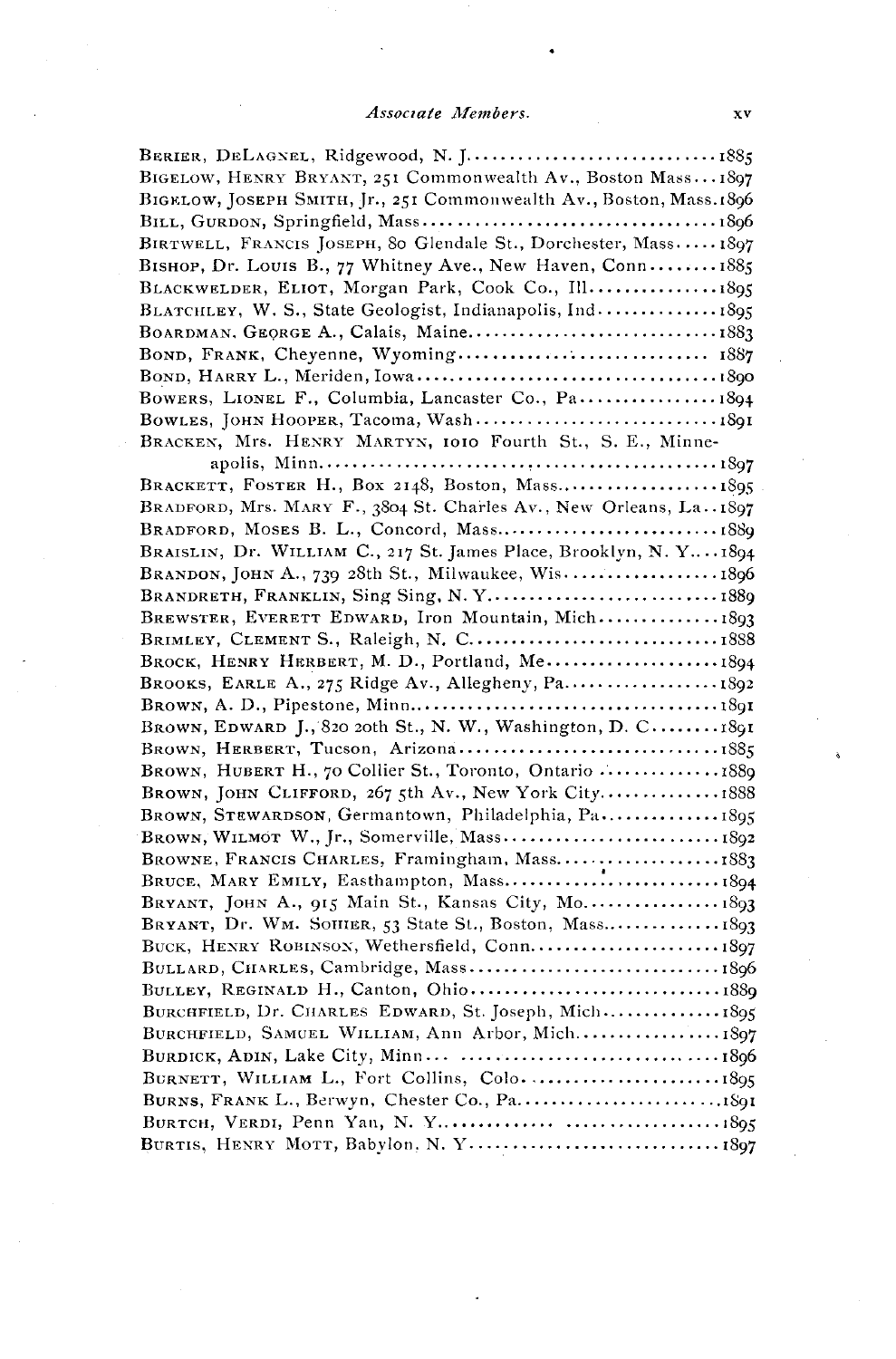| BURTON, H. C., 228 South St., New York City1893              |
|--------------------------------------------------------------|
| BUSWELL, WALTER MARDIN, Charlestown, N. H.  1897             |
|                                                              |
| BUXBAUM, Mrs. CLARA E., Santa Fé, N. Mex1895                 |
| CALL, AUBREY BRENDON, Peterboro, N. H 1894.                  |
| CARPENTER, CHARLES KNAPP, Baileyville, Ill 1894              |
| CARRUTH, CHARLES THEODORE, 4 Fayerweather St., Cambridge,    |
|                                                              |
| CARY, CLINTON DE LA MONTAIGNE, 1SI W. 135th St., New York    |
|                                                              |
|                                                              |
|                                                              |
| CHAMBERLAIN, CHAUNCY W., 51 Lincoln St., Boston, Mass 1885   |
| CHAMBERLAIN, FRANCIS ASBURY, 1758 Hennepin Av., Minneapolis, |
|                                                              |
|                                                              |
| CHASE, Mrs. AGNES, 200 Honore St., Chicago, Ill1896          |
| CHASE, VIRGINIUS HEBER, Wady Petra, Ill 1892                 |
| CHERRIE, GEORGE K., Field Columbian Museum, Chicago, Ill1891 |
| CHUBB, SAMUEL H., 8 W. 115th St., New York City1894          |
| CLARK, HUBERT LYMAN, 906 McCulloh St., Baltimore, Md1886     |
|                                                              |
|                                                              |
| CLARKE, Miss HARRIET E., Worcester, Mass1896                 |
| CLEARWATERS, Rev. JOHN FRED, Indianola, Ill1895              |
| COALE, H. K., 1305 Chamber of Commerce, Chicago, Ill 1883    |
|                                                              |
| COLBURN, ALBERT E., 72 M St., N. W., Washington, D. C 1891   |
|                                                              |
| COLE, LEON J., Agricultural College, Mich1896                |
| COLLETT, ALONZO M., High School, Denver, Colo1897            |
| COLT, WILLIAM C., 59 Pleasant St., Worcester, Mass 1892      |
| COLVIN, WALTER S., Osawatomie, Kansas  1896                  |
|                                                              |
|                                                              |
| CONGDON, HERBERT WHEATON, 194 Clinton St., Brooklyn, N.Y1893 |
|                                                              |
|                                                              |
|                                                              |
| COPE, FRANCIS R., Jr., Germantown, Philadelphia, Pa 1892     |
| COPELAND, Dr. ERNEST, 362 Juneau Av., Milwankee, Wis1897     |
| COUES, Dr. WILLIAM PEARCE, 90 Charles St., Boston, Mass1888  |
| Cox, ULYSSES O., State Normal School, Mankato, Minn 1894     |
| CRAM, R. J., 26 Hancock Ave., W., Detroit, Mich 1893         |
| CRANDALL, C. W., Woodside, Queen's Co., N. Y 1891            |
|                                                              |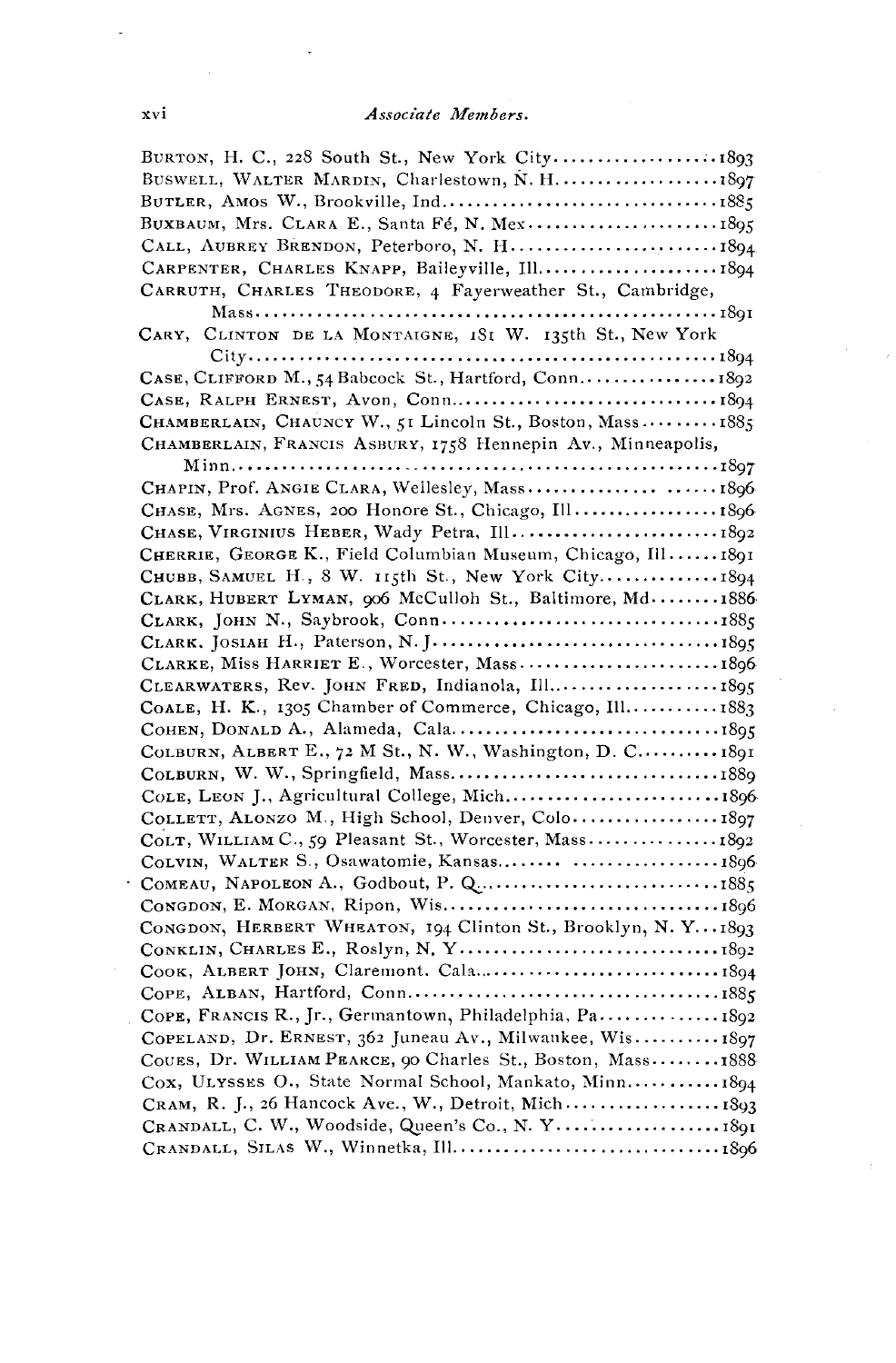#### Associate Members.

| CROLIUS, Miss ANNE A., 53 W. 53d St. New York City1897           |
|------------------------------------------------------------------|
|                                                                  |
| CURRIE, ROLLA P. 1133 13th St., N. W., Washington, D. C1895      |
| CURRIER, EDMONDE SAMUEL, Keokuk, Iowa 1894                       |
|                                                                  |
|                                                                  |
|                                                                  |
|                                                                  |
|                                                                  |
|                                                                  |
|                                                                  |
| DAVIS, DENNIS BARNES, 816 Colfax St., Toledo, Ohio1894           |
|                                                                  |
|                                                                  |
|                                                                  |
| DAY, CHESTER SESSIONS, 280 Newbury St., Boston, Mass1897         |
| DEAN, R. H., 22 Quincy St., N. E., Washington, D. C 1893         |
|                                                                  |
| DEANE, WALTER, 29 Brewster St., Cambridge, Mass 1897             |
|                                                                  |
| DENNE, DAVID, 100 St. Francois Xavier St., Montreal, Can1890     |
| DEWEY, Miss MARGARET, 168 Pearl St., Springfield, Mass 1892      |
| DICKINSON, EDWIN, West Springfield, Mass1885                     |
|                                                                  |
|                                                                  |
|                                                                  |
| DILLE, FREDERIC M., 406 McPhee Bldg., Denver, Colo1892           |
|                                                                  |
|                                                                  |
| DODGE, FREDERICK CLINTON, 125 Milk St., Boston, Mass 1897        |
| DOUBLEDAY, Mrs. FRANK NELSON, 111 E. 16th St., New York City1890 |
| DOUGHERTY, Capt. W. E., U. S. A., Hoopa Valley, Cala1897         |
| DOUGLASS, BERT H., Burlington, Kansas  1890                      |
|                                                                  |
| DUTCHER, Dr. BASIL HICKS, U. S. A., Fort Grant, Arizona 1886     |
|                                                                  |
| EAMES, Dr. EDWIN H., Bridgeport, Conn. 1888                      |
|                                                                  |
|                                                                  |
| EDDY, NEWELL A., 615 North Grant St., Bay City, Mich 1885        |
| EDGAR, NEWBOLD, 28 E. 39th St., New York City  1891              |
| EDSON, JOHN M., New Whatcom, Washington1886                      |
| EDWARDS, WILLIAM SEYMOUR, Charleston, W. Va 1894                 |
| ELROD, Prof. M. J., Univ. of Montana, Missoula, Montana1892      |
| EMERSON, CHARLES J., Stoneham, Mass1896                          |
|                                                                  |
| EMLEN, ARTHUR COPE, Awbury, Germantown, Philadelphia, Pa1896     |
|                                                                  |

xvii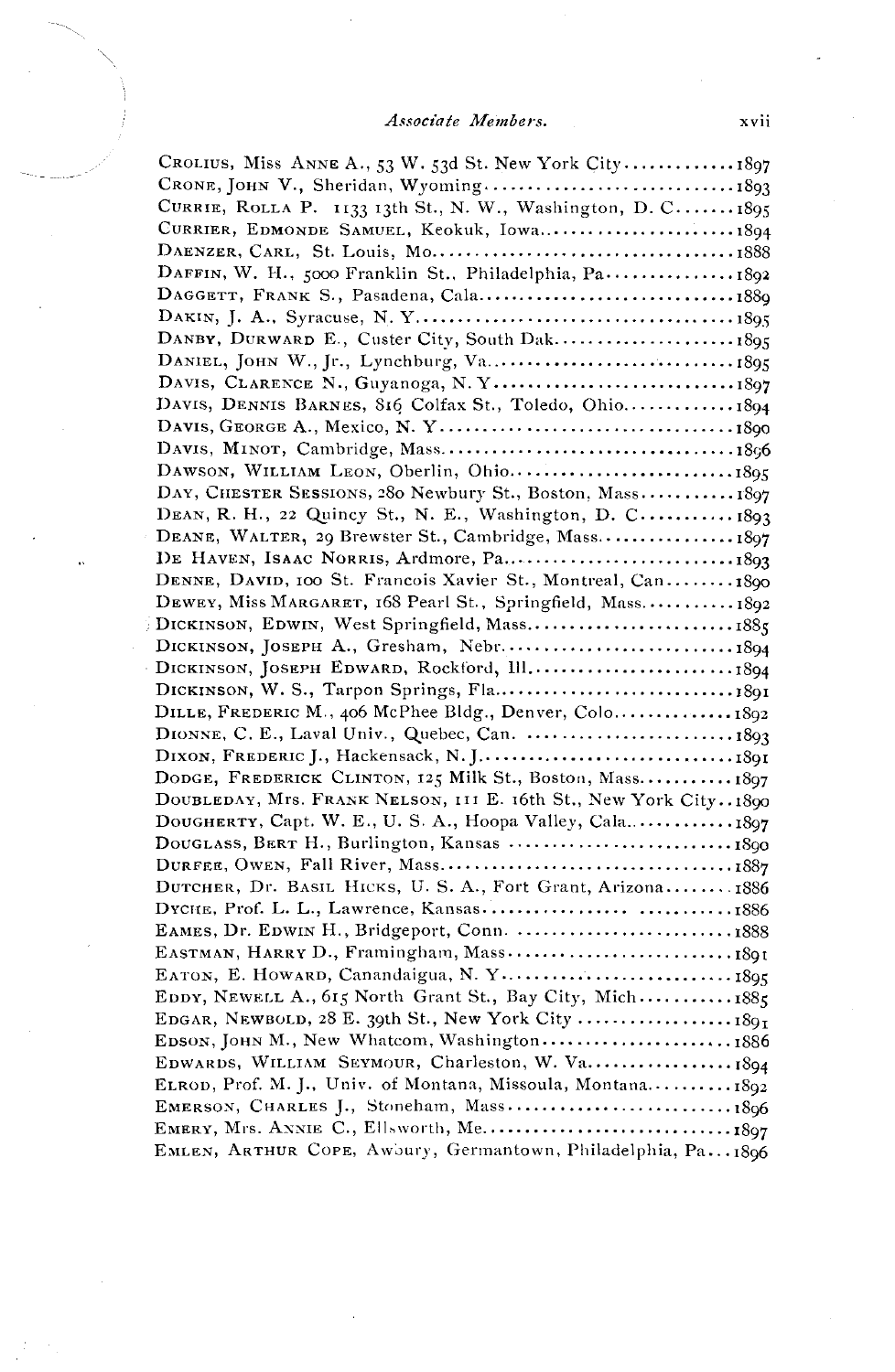EVERMANN, Prof. BARTON W., U.S. Fish Comm., Washington, D.C. 1883 FANNIN, JOHN, Provincial Museum, Victoria, B. C....................1888 FARWELL, Mrs. ELLEN DRUMMOND, Lake Forest, Ill................1896 FERGUSON, CHAUNCEY COFFIN, Merrimac, Mass...................1894 FERNALD, ROBERT HEYWOOD, 366 Amesbury Av., Cleveland, Ohio. 1890 FISHER, Miss ELIZABETH WILSON, 1502 Pine St., Philadelphia, Pa. .. 1896 FISHER, WILLIAM H., 1602 Mt. Royal Avenue, Baltimore, Md....... 1895 FLINT, HARRY W., Yale National Bank, New Haven, Conn........ 1888 FOOTE, Miss F. HUBERTA, 105 W. 43d St., New York City.......... 1897 FORBUSH, EDWARD H., Malden, Mass...............................1887 FOWLER, Major J. L., 2d Cavalry U.S. A., Fort Logan, Colo...... 1892 Fox, Dr. WILLIAM H., 1826 Jefferson Place, Washington, D. C...... 1883 FULLER, CHARLES ANTHONY, Brookline, Mass....................1894 GAULT, BENJAMIN T., Glen Ellyn, DuPage Co., Ill..................1885 GILL, Miss ELIZA ANNE, Kemper Hall, Kenosha, Wis..................1897 GILLET, LOUIS BLISS, 131 E. 76th St., New York City...............1895 GLEASON, Rev. HERBERT W., 728 E. 18th St., Minneapolis, Minn. 1894 GOODALE, Dr. JOSEPH LINCOLN, 3 Fairfield St., Boston, Mass...... 1885 GOULD, JOSEPH E., Dennison, Ohio...................................1889 GRANGER, WALTER W., Am. Mus. Nat. Hist., New York City....... 1891 GRAY, RALPH W., 5 Gloucester St., Boston, Mass............................. 1896 GREEN, MORRIS M., 706 E. Fayette St., Syracuse, N.Y................ 1886 GREGG, Dr. WILLIAM H., Port Chester, N. Y.............................. 1883 GRIFFING, MOSES BOWDITCH, Shelter Island Heights, N. Y......... 1897 HAHN, Rev. BENJAMIN DAVIESE, 266 Union St., Springfield, Mass...1894 HAINES, EDWIN IRVINE, New Rochelle, N. Y.........................1896 HANKINSON, THOMAS LEROY, Agricultural College, Mich.... ......1897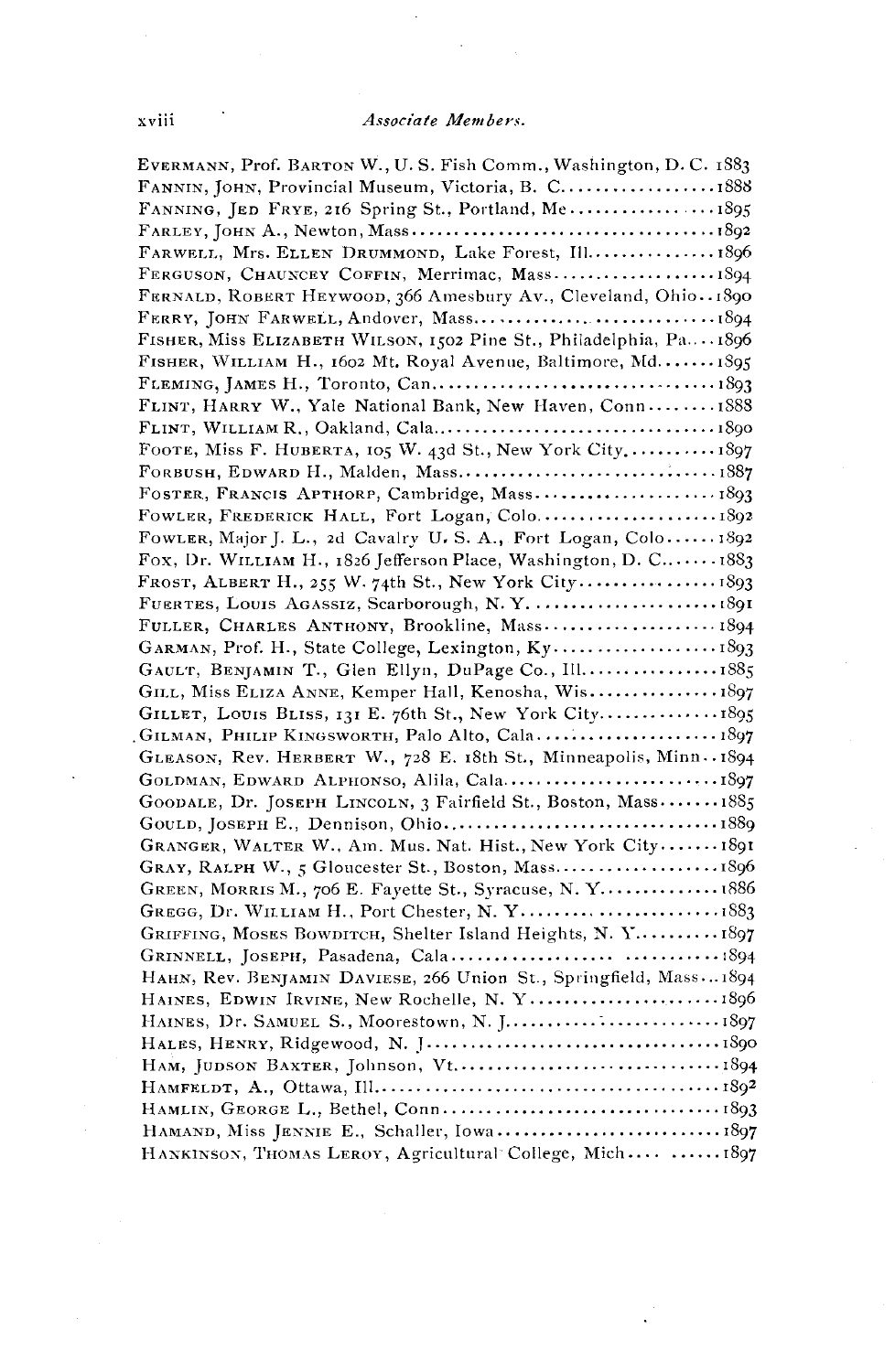#### Associate Members.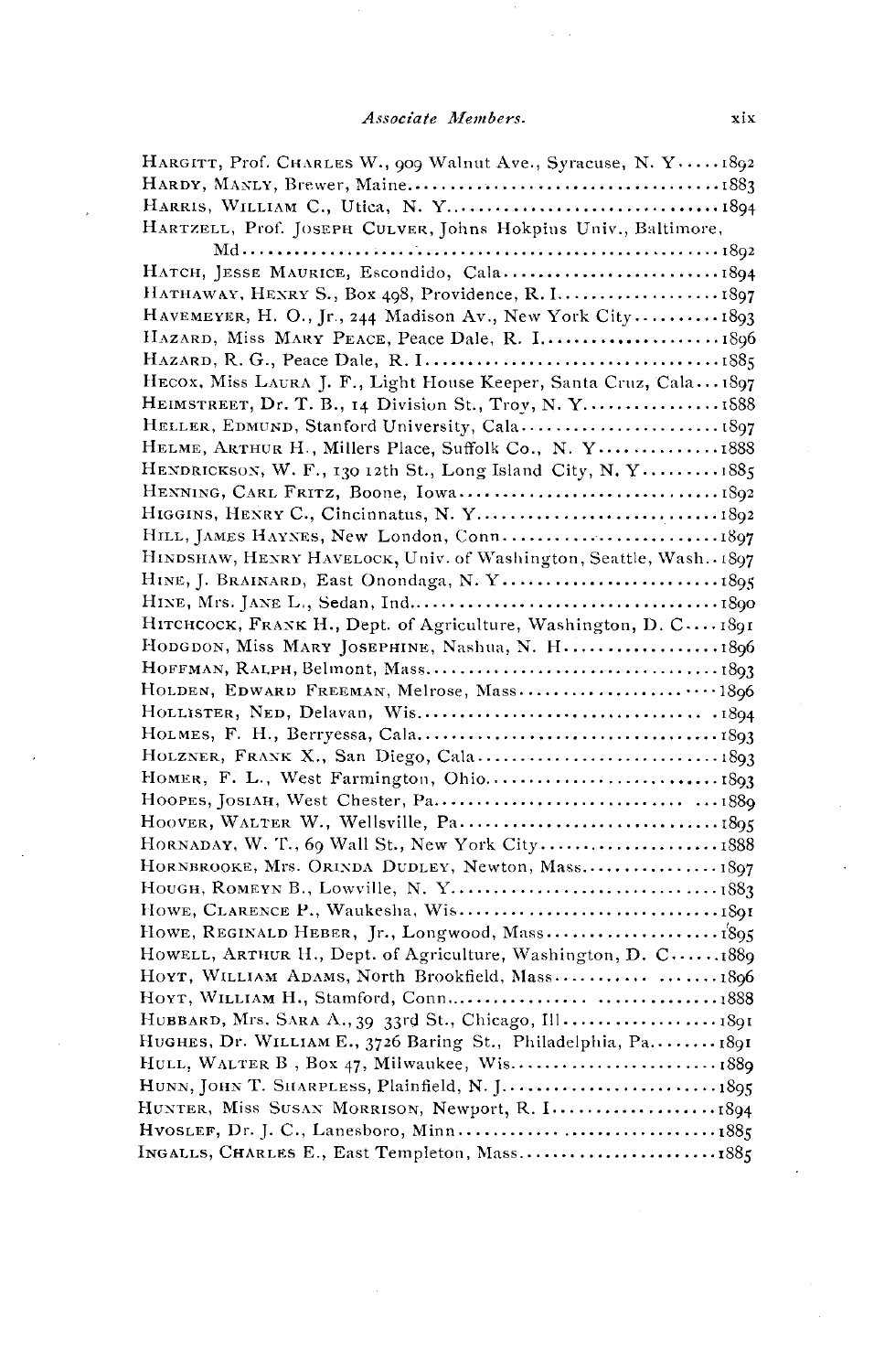| INGERSOLL, ALBERT M., 818 5th St., San Diego, Cala1885                  |
|-------------------------------------------------------------------------|
|                                                                         |
|                                                                         |
| IRVING, JOHN, 550 Park Ave., New York City 1894                         |
| ISHAM, C. B., Am. Mus. Nat. Hist., New York City 1891                   |
|                                                                         |
|                                                                         |
| JEFFRIES, WILLIAM AUGUSTUS, 78 Devonshire St., Boston, Mass 1883        |
| JESURUN, Dr. MORTIMER, Douglas, Wyoming1890                             |
| JOB, Rev. HERBERT K., North Middleboro, Mass1896                        |
| JOHNSON, ALBERT I., Des Moines, Iowa1885                                |
| JOHNSON, A. W., Waterside, Marple, Cheshire, England 1893               |
|                                                                         |
| JOHNSON, FRANK EDGAR, YONkers, N.Y1888                                  |
| JOHNSON, JAMES HOWARD, Francestown, N. H 1894                           |
|                                                                         |
| JOHNSTON, CHARLES HAVEN LADD, Cambridge, Mass 1894                      |
| JONES, LYNDS, College Museum, Oberlin, Ohio1888                         |
|                                                                         |
|                                                                         |
| JORDAN, Prof. DAVID STARR, Stanford University, Cala1885                |
|                                                                         |
|                                                                         |
| JUDD, SYLVESTER D., Georgetown Univ., Washington, D. C 1893             |
| JUSTICE, WILLIAM W., Jr., Germantown, Philadelphia, Pa 1895             |
| KAEDING, HENRY BARROILHET, 1616 Steiner St., San Francisco, Cal.1897    |
| KELKER, WILLIAM A., Harrisburg, Pa 1896                                 |
| KELLOGG, VERNON L., Stanford University, Cala1888                       |
| KENDALL, Dr. W. C., U. S. Fish Commission, Washington, D. C 1886        |
| KENNARD, FREDERIC HEDGE, Brookline, Mass1892                            |
|                                                                         |
| KING, GEORGE GORDON, Newport, R. I1888                                  |
|                                                                         |
| KIRKWOOD, FRANK C., P. O. Box 364, Baltimore, Md1892                    |
|                                                                         |
| KNOLHOFF, FERDINAND WILLIAM, 28 Winans St., East Orange, N. J. 1897     |
| KNOWLTON, F. H., U. S. Nat. Mus., Washington, D. C 1883                 |
|                                                                         |
|                                                                         |
| KOHN, GUSTAVE, 14 Carondelet St., New Orleans, La 1886                  |
| KOUMLY, Rev. PIRMINE M., St. Benedict's College, Atchison, Kansas. 1892 |
| KRAEMER, FREDERICK L., Box 198, Williamsport, Pa1893                    |
|                                                                         |
|                                                                         |
|                                                                         |
| LANGE, Dr. CHARLES J., 50 Juneau Av., Milwaukee, Wis 1897               |
|                                                                         |
|                                                                         |

 $\cdot$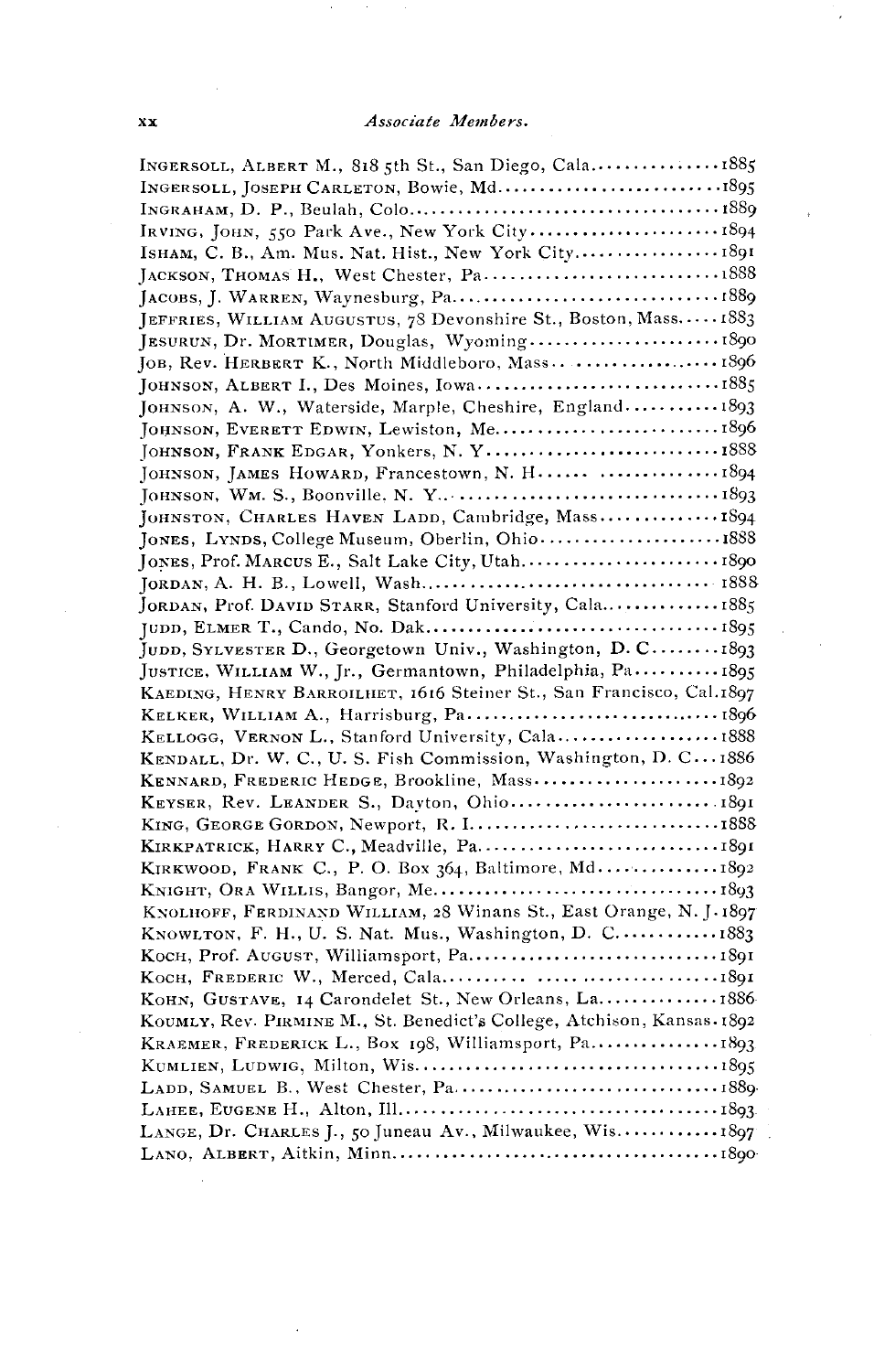$\ddot{\phantom{a}}$ 

| LAWRENCE, ROBERT B., Flushing, N.Y1883                               |  |
|----------------------------------------------------------------------|--|
|                                                                      |  |
| LEUTLOFF, HERMAN C. A., 611 E, 136th St New York City1896            |  |
|                                                                      |  |
|                                                                      |  |
|                                                                      |  |
|                                                                      |  |
| LOOMIS, JOHN A., Paint Rock, Concho Co., Texas1887                   |  |
| LORING, J. ALDEN, Dept. of Agriculture, Washington, D. C 1889        |  |
|                                                                      |  |
| LUHRMAN, JOHN, Jr., 158 Pacific Ave., Jersey City, N. J 1893         |  |
|                                                                      |  |
| MACDOUGALL, GEO. R., 112 Wall St., New York City 1890                |  |
| MACKAY, Dr. A. H., Halifax, Nova Scotia1885                          |  |
|                                                                      |  |
| MADDOCK, Miss EMELINE, IOI So. 21st St., Philadelphia, Pa1897        |  |
|                                                                      |  |
| MAILLIARD, JOHN W., 307 Sansome St., San Francisco, Cala1895         |  |
|                                                                      |  |
| MAITLAND, ROBERT L., 10 E. 35th St., New York City1889               |  |
| MALI, CHARLES M., 93 Willow St., Brooklyn, N. Y1889                  |  |
| MARBLE, CHARLES C., 6126 Ingleside Av., Chicago, Ill 1897            |  |
|                                                                      |  |
|                                                                      |  |
| MASON, EDWARD CAMPBELL, 76 Johnsons Park, Buffalo, N. Y 1888         |  |
| MASON, HOWARD HARRIS, 34 Mawney St., Providence, R. I 1897           |  |
| MASTERMAN, ELMER ELLSWORTH, New London, Ohio1897                     |  |
|                                                                      |  |
| MAXON, WILLIAM RALPH, 132 Main St., Oneida, N.Y 1894                 |  |
| MAY, FRANK DWIGHT, Jr., 17 Huntington St., Hartford, Conn 1894       |  |
| MAYNARD, COLTON, 1407 15th St., N. W., Washington, D. C1895          |  |
|                                                                      |  |
| McCORMICK, LOUIS M., Glen Island, N. Y 1892                          |  |
|                                                                      |  |
|                                                                      |  |
| McKENZIE, PETER, 4492 St. Catharine St., Montreal, Can1896           |  |
|                                                                      |  |
| MERRIAM, Miss FLORENCE A., 1919 16th St., N.W., Washington, D.C.1885 |  |
|                                                                      |  |
| METCALFE, WILLIAM C., 21 Cortlandt St., New York City1886            |  |
| MILLER, GERRIT SMITH, Jr., Peterboro', N.Y1886                       |  |
|                                                                      |  |
|                                                                      |  |
| MILLER, Mrs. OLIVE THORNE, 628 Hancock St., Brooklyn, N. Y1887       |  |
| MILLER, WALDRON DEWITT, Plainfield, N. J1896                         |  |
|                                                                      |  |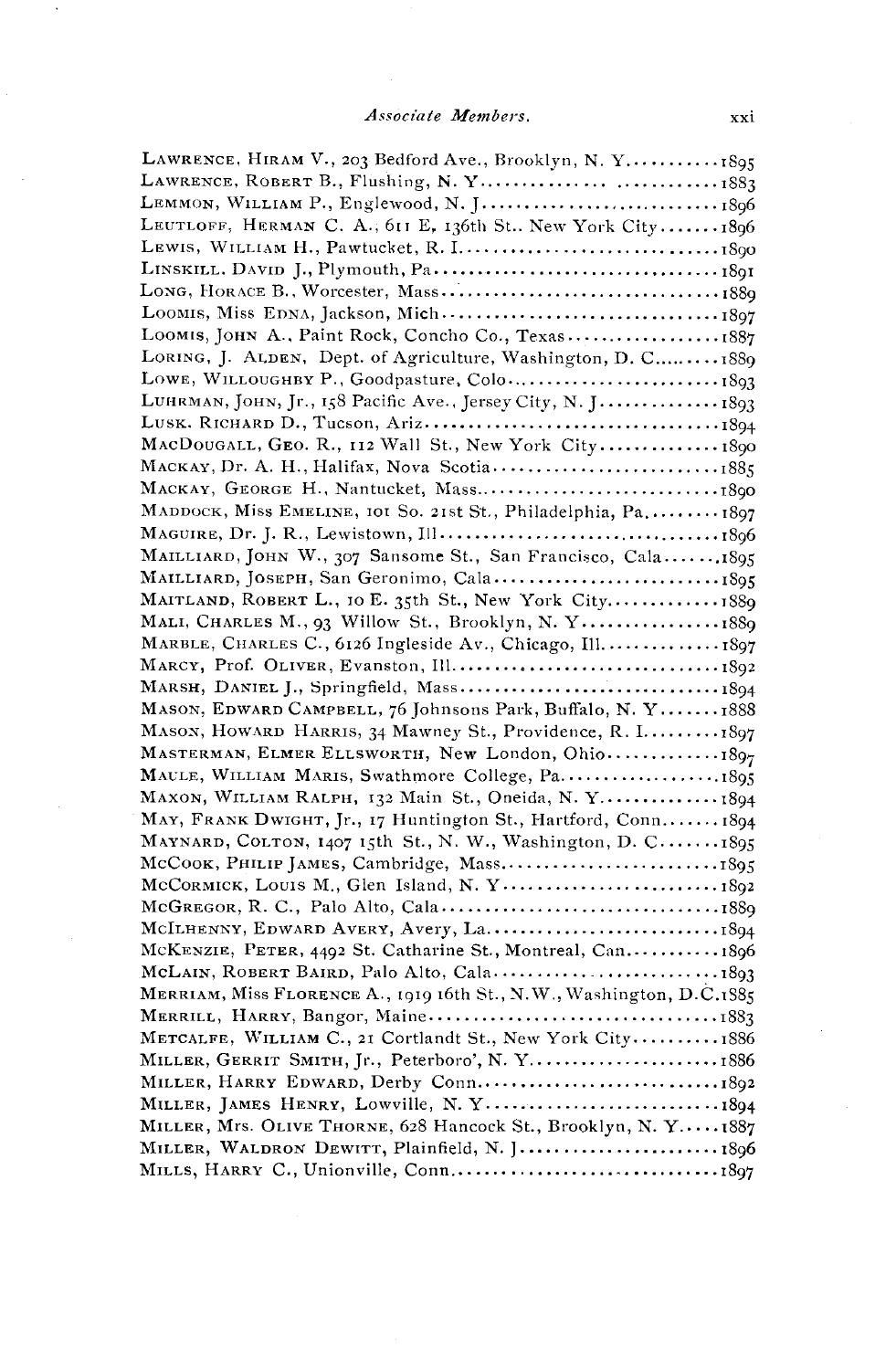| MITCHELL, WALTON I., Santa Fé R. R., East Las Vegas, New Mex1893        |
|-------------------------------------------------------------------------|
|                                                                         |
| MORCOM, G. FREAN. 406 So. Broadway, Los Angeles, Cala 1886              |
| MORISON, GEORGE ABBOT, 34 Shepard St., Cambridge, Mass1896              |
| MORRELL, CLARENCE HENRY, Pittsfield, Me 1897                            |
| MORRIS, GEORGE SPENCER, Olney, Philadelphia, Pa1887                     |
| MORRIS, ROBERT O., Springfield, Mass1888                                |
|                                                                         |
|                                                                         |
|                                                                         |
| NACHTRIEB, Prof. HENRY F., Univ. of Minn., Minneapolis, Minn.  1892     |
|                                                                         |
| NEAL, ALBERT EDWARD, 98 Exchange St., Portland, Me1896                  |
| NEWBURY, FREDERICK EARL, 105 Mathewson St., Providence, R. I1897        |
|                                                                         |
|                                                                         |
| NORRIS, GUY BRUNAUGH, Garden City, Kansas 1894                          |
|                                                                         |
| NORRIS, J. PARKER, 723 Walnut St., Philadelphia, Pa 1886                |
|                                                                         |
| NORTON, ARTHUR HENRY WHITELEY, Hanover, N. H 1894                       |
|                                                                         |
|                                                                         |
| OBERHOLSER, HARRY C., Dept. of Agriculture, Washington, D. C1888        |
| O'CONNOR, HALDEMAN, 25 No. Front St., Harrisburg, Pa1896                |
| OGDEN, Dr. HENRY VINING, 300 Goldsmith Bldg., Milwaukee, Wis. . 1897    |
| OLDS, HENRY WORTHINGTON, Woodside, Md. 1896                             |
| O'NEIL, EDWARD, Sewickley, Allegheny Co., Pa 1893                       |
| ORTH, GEORGE S., 341 6th Ave., Pittsburgh, Pa 1892                      |
| OSBORN, CHASE SALMON, Sault Ste. Marie, Mich 1893                       |
|                                                                         |
|                                                                         |
| Osgoon, WILFRED HUDSON, Dept. of Agriculture, Washington, D. C., 1893   |
|                                                                         |
| OWEN, Miss JULIETTE AMELIA, St. Joseph, Mo 1897                         |
| OWEN, VIRGIL WILLIAMS, P. O. Box 774, Los Angeles, Cala 1894            |
| PAGE, Mrs. ALICE WILSON, 9 Riedesel Ave., Cambridge, Mass 1896          |
| PAINE, AUGUSTUS G., Jr., 17 W. 45th St., New York City 1886             |
| PALMER, Dr. THEODORE S., Dept. of Agriculture, Washington, D. C. . 1888 |
| PALMER, WILLIAM, U.S. Nat. Mus., Washington, D. C 1888                  |
| PALMER, WILLIAM M., 84 Beekman St., New York City1896                   |
|                                                                         |
| PARKER, J. GRAFTON, Jr., 100 Washington St., Chicago, Ill 1894          |
| PARKER, WENDELL PHILIPS, 89 Lincoln St., Worcester, Mass 1897           |
| PATTIE, FRANK BENJAMIN, Valley Spring, Cala1897                         |
|                                                                         |
|                                                                         |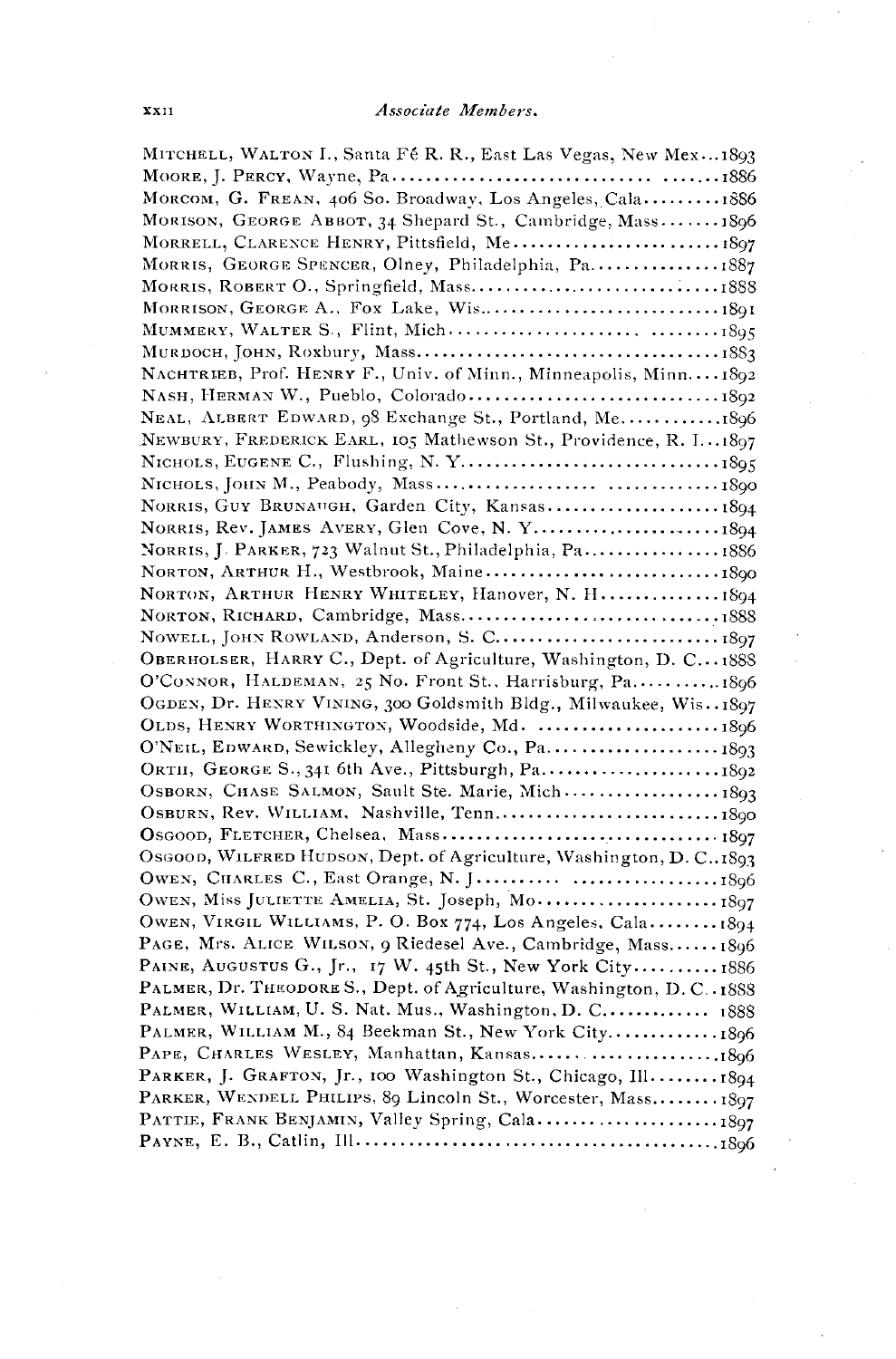#### Associate Members.

PEABODY, WILLIAM RODMAN, Cambridge. Mass........................ 1890 PENNOCK, CHARLES J., Kennett Square, Chester Co., Pa............ 1888 PERKINS, CHARLES E., Hartford, Conn................................1886 PERRIOR, ALBERT WILLIAM, 316 E. Kennedy St., Syracuse, N. Y.... 1897 PERRY, JOSEPH FRANCIS, 198 Pearl St., Providence, R. I............ 1897 PHELPS, WILLIAM HENRY, Cambridge, Mass............................. 1895 PHILIP, HOFFMAN, Metropolitan Club, Washington, D. C..........1897 PIERS, HARRY, "Stanyan," Willow Park, Halifax, N. S.................. 1891 POMEROY, HARRY KIRKLAND, P. O. Box 575, Kalamazoo, Mich.....1894 PORTER, LOUIS H., 313 W. 75th St., New York City................. 1893 POWERS, WILLIAM LINCOLN, Gardiner, Maine........................1895 PRAEGER, WILLIAM E., University of Illinois, Urbana, Ill........... 1892 PRATT, Rev. GEORGE B., 6t Laflin St., Chicago, Ill................ 1895 PREBLE, EDWARD A., Dept. of Agriculture, Washington, D. C.....1892 PRENTISS, D. W., Jr., 1218 9th St., N. W., Washington, D. C...... 1890 RALPH, Dr. WILLIAM L., 26 Court St., Utica, N. Y..................... 1888 RATHBUN, FRANK R., 422 Franklin St., Auburn, N. Y................1883 RAWSON, CALVIN LUTHER, Norwich, Conn...............................1885 READ, ALBERT M., 1140 15th St., N. W., Washington, D. C....... 1895 REAGH, ARTHUR LINCOLN, 39 Maple St., West Roxbury, Mass......1896 REDFIELD, Miss ELISA WHITNEY, 107 No. 34th St., Philadelphia, Pa.1897 REDINGTON, ALFRED PORTT, Santa Barbara, Cala..................... 1890 RICHARDSON, JOHN KENDALL, Wellesley Hills, Mass................ 1896 RICHARDSON, W. M., Am. Mus. Nat. Hist., New York City.........1891 RICKER, EVERETT WILDER, Jamaica Plains, Mass...................1894 RIDGWAY, JOHN L., U. S. Geol. Surv., Washington, D. C............. 1890 RIVES, Dr. WILLIAM C., 22 W. 33d St., New York City.............. 1885 ROBBINS, LINVILLE WADSWORTH, Gardiner, Me.................... 1895 ROBINS, JULIA STOCKTON, 114 S. 21st St., Philadelphia, Pa......... 1895 ROBERTS, GEORGE W., West Chester, Pa..................................1891 ROBERTS, W. F., 1421 G St., N. W., Washington, D. C.............. 1888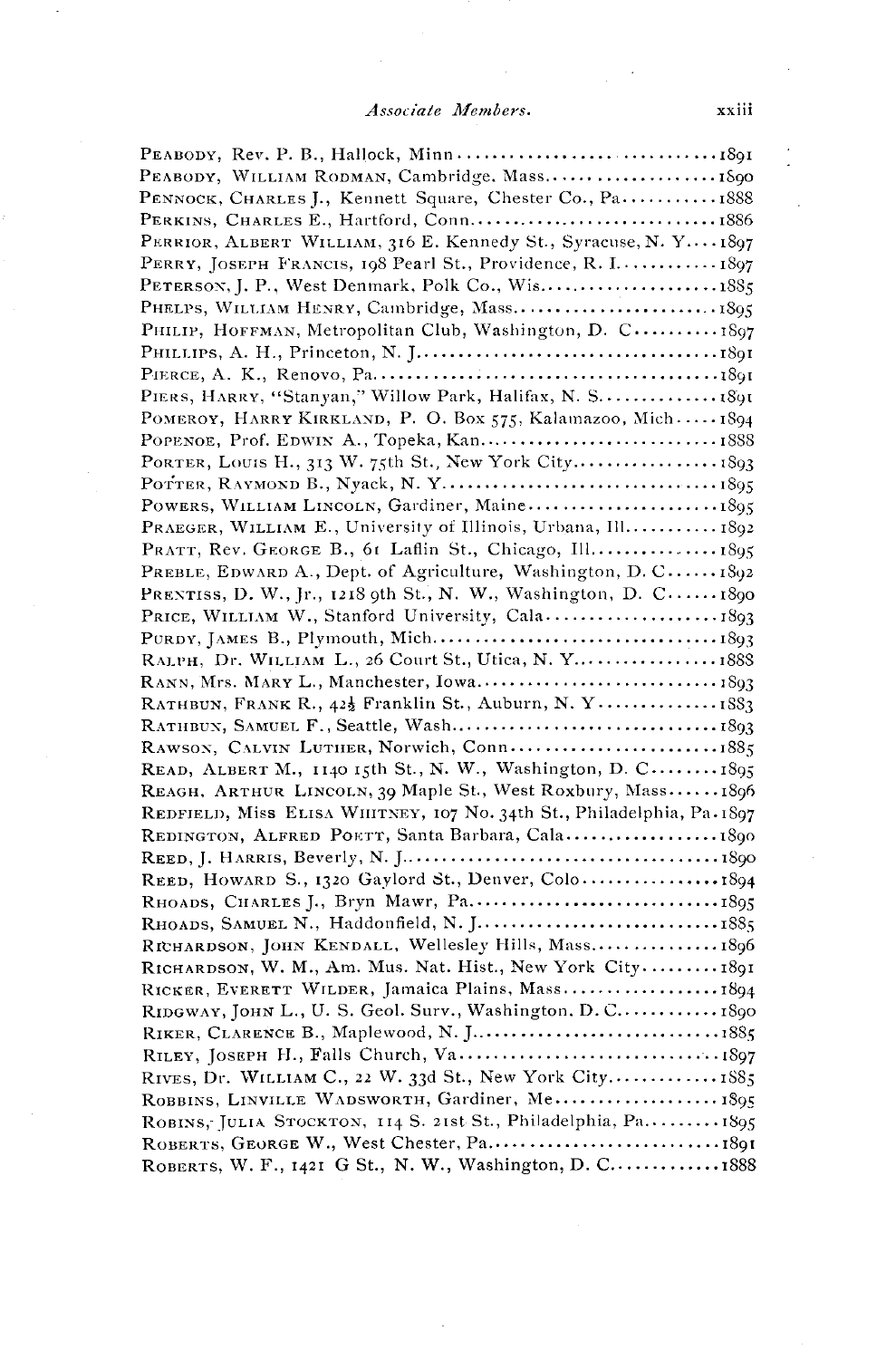| ROBINSON, Lieut. WIRT, U. S. A., Hubbard Park, Cambridge, Mass.1897      |
|--------------------------------------------------------------------------|
|                                                                          |
| ROOD, Mrs. E. IRENE, 552 Chestnut St., Chicago, Ill 1893                 |
| ROOSEVELT, FRANKLIN DELANO, Hyde Park, N.Y 1896                          |
| ROOSEVELT, HON. THEODORE, Oyster Bay, Queens Co., N.Y 1888               |
|                                                                          |
|                                                                          |
| ROWLAND, Mrs. ALICE STORY, Plainfield, N. J 1897                         |
| ROWLAND, RUSSELL STURGIS, Ann Arbor, Mich.  1895                         |
| ROWLEY, JOHN, Jr., Am. Mus. Nat. Hist., New York City 1889               |
| ROZYCKI, STEPHEN, Navy Dept., Washington, D. C 1894                      |
| RUSSELL, WATERMAN S. C., Manchester-by-the-Sea, Mass1896                 |
|                                                                          |
|                                                                          |
| SAMPSON, WALTER BEHRNARD, Stockton, Cala 1897                            |
| SANFORD, FRANK ELWOOD, Supt. Public Schools, La Grange, Ill 1897         |
|                                                                          |
| SAVAGE, JAMES, 134 Abbott St., Buffalo, N.Y 1895                         |
|                                                                          |
|                                                                          |
|                                                                          |
| SCHWAB, Rev. LAWRENCE H., IOI Lawrence St., New York City1892            |
| SCUDDER, BRADFORD A., Taunton, Mass 1893                                 |
| SCULL, ANDREW STEWART, 262 Mt. Vernon St., Camden, N. J 1897             |
|                                                                          |
| SHATTUCK, GEORGE CHEEVER, 506 Craigie Hall, Cambridge, Mass. 1896        |
| SHEPPARD, EDWIN, Acad. Nat. Sci., Philadelphia, Pa 1892                  |
|                                                                          |
| SHIELDS, ALEXANDER M., Crocker Bldg., San Francisco, Cala1896            |
| SHIELDS, GEORGE O., 19 W. 24th St., New York City1897                    |
|                                                                          |
|                                                                          |
| SHRYOCK, WILLIAM A., 823 N. Broad St., Philadelphia, Pa1893              |
|                                                                          |
|                                                                          |
|                                                                          |
|                                                                          |
| SMITH, HORACE G., 2918 Lafayette St., Denver, Colo1888                   |
| SMITH, Dr. HUGH M., 1248 New Jersey Ave., Washington, D. C 1886          |
| SMITH, ROBERT WINDSOR, Kirkwood, Ga1895                                  |
|                                                                          |
|                                                                          |
| SMYTH, Prof. ELLISON A., Jr., Agr. and Mech. Coll., Blacksburg, Va. 1892 |
| SMYTH, HIRAM G., Locust Ave., Troy, N. Y1896                             |
|                                                                          |
| SORNBORGER, JEWELL D., Cambridge, Mass 1888                              |
| SOUTHWICK E. B., Arsenal Bldg., Central Park, New York City1888          |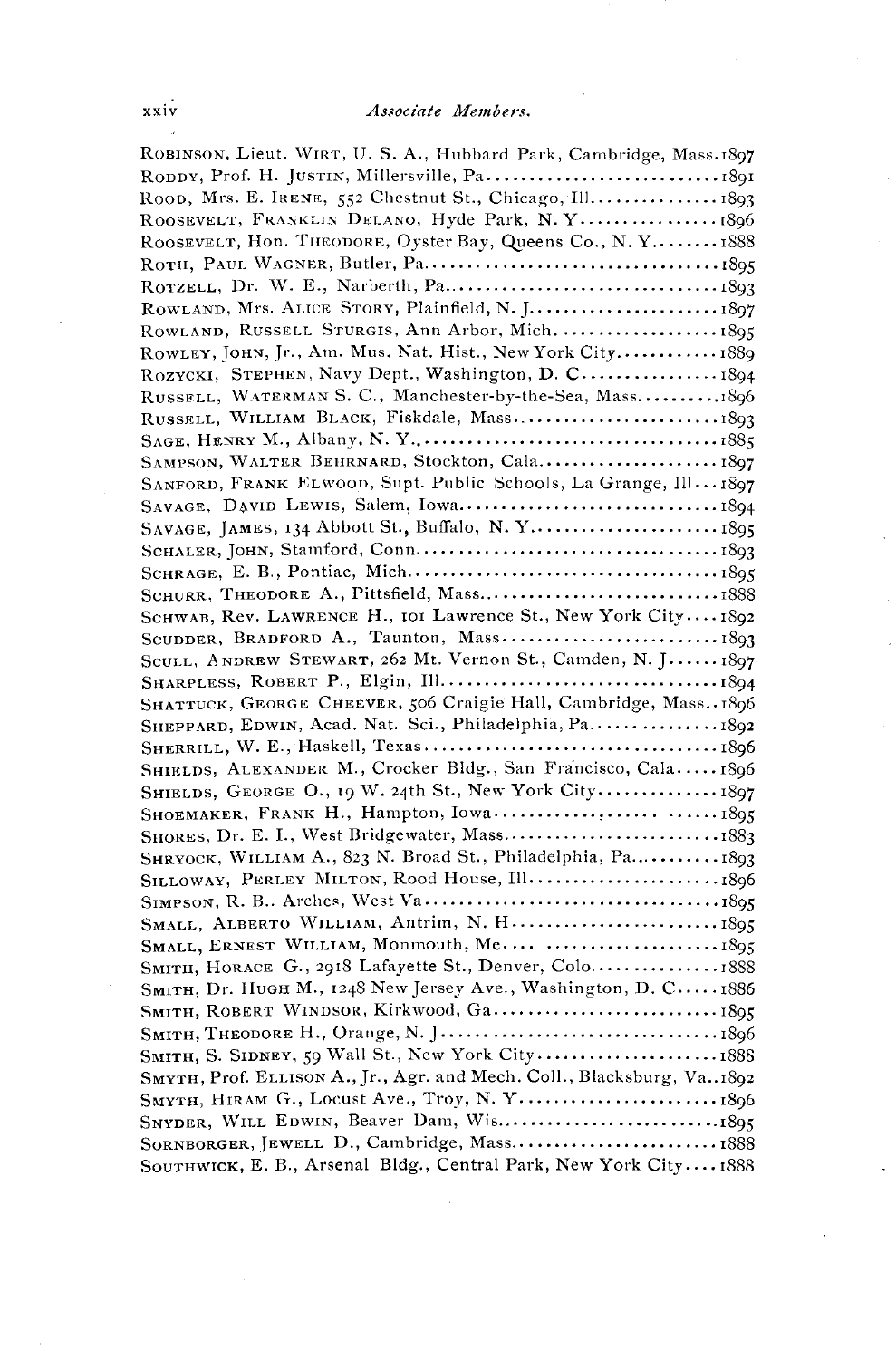#### **Associate Members. xxv**

| SOUTHWICK, JAMES M., Mus. Nat. Hist., Providence, R. I 1896          |  |
|----------------------------------------------------------------------|--|
| SPAULDING, FRED. B., Lancaster, N. H1894                             |  |
| SPELMAN, HENRY MUNSON, Cambridge, Mass1883                           |  |
|                                                                      |  |
| SPRATT, CHESMAN CHADWICK, North Bridgton, Maine 1894                 |  |
| STANTON, Prof. J. Y., Bates College, Lewiston, Me 1883               |  |
|                                                                      |  |
| STEPHENSON, Mrs. LOUISE McGown, Helena, Ark1894                      |  |
| STICKNEY, MYRON WILDER, 62 George St., Providence, R. I1895          |  |
|                                                                      |  |
|                                                                      |  |
|                                                                      |  |
|                                                                      |  |
| STRECKER, JOHN KERN, Jr., Waco, Texas1894                            |  |
|                                                                      |  |
| STUDER, JACOB HENRY, 114 Fifth Ave., New York City1888               |  |
|                                                                      |  |
| SURFACE, HARVEY ADAM, Cornell University, Ithaca, N. Y 1897          |  |
| SUTTON, GEORGE BYRON, Newark Valley, N. Y1896                        |  |
| SWINBURNE, JOHN, Guernsey, England 1887                              |  |
| TALLEY, Prof. THOMAS WASHINGTON, Tallahassee, Fla1896                |  |
| TATLOCK, JOHN, Jr., Mutual Life Ins. Co., New York City 1887         |  |
| TATUM, JOSEPH WILLIAM, 843 No. 41st St., Philadelphia. Pa1897        |  |
| TAYLOR, ALEXANDER O'DRISCOLL, 124 Bellevue Ave., Newport, R. I. 1888 |  |
|                                                                      |  |
| TEST, Dr. FREDERICK CLEVELAND, 4048 Indiana Ave., Chicago, Ill. 1892 |  |
| THAYER, ABBOTT H., Scarborough, N.Y1896                              |  |
|                                                                      |  |
|                                                                      |  |
| THOMSON, Prof. GEORGE S., Walden, Colo1892                           |  |
|                                                                      |  |
| TODD, W. E. CLYDE, Dept. of Agriculture, Washington, D. C1890        |  |
| TOPPAN, GEORGE L., 294 Newbury St., Boston, Mass1886                 |  |
| TORREY, BRADFORD, Wellesley Hills, Mass1883                          |  |
| TOWNSEND, CHARLES H., U. S. Fish Comm., Washington, D. C 1883        |  |
|                                                                      |  |
|                                                                      |  |
| TREMBLAY, Dr. JOSEPH EUCLIDE, Esquimaux Point, Quebec, Can1895       |  |
|                                                                      |  |
| TROSTLER, ISADOR SIMON, 4246 Farnam St., Omaha, Neb 1897             |  |
| TROTTER, Dr. SPENCER, Swarthmore College, Swarthmore, Pa1888         |  |
|                                                                      |  |
| UPHAM, Mrs. MARY C., Marshfield, Wis1897                             |  |
| VAN CORTLANDT, Miss ANNE S., Croton-on-Hudson, N. Y1885              |  |
|                                                                      |  |
| VAN SANT, Miss ELIZABETH, City Hall, Omaha, Neb1896                  |  |
|                                                                      |  |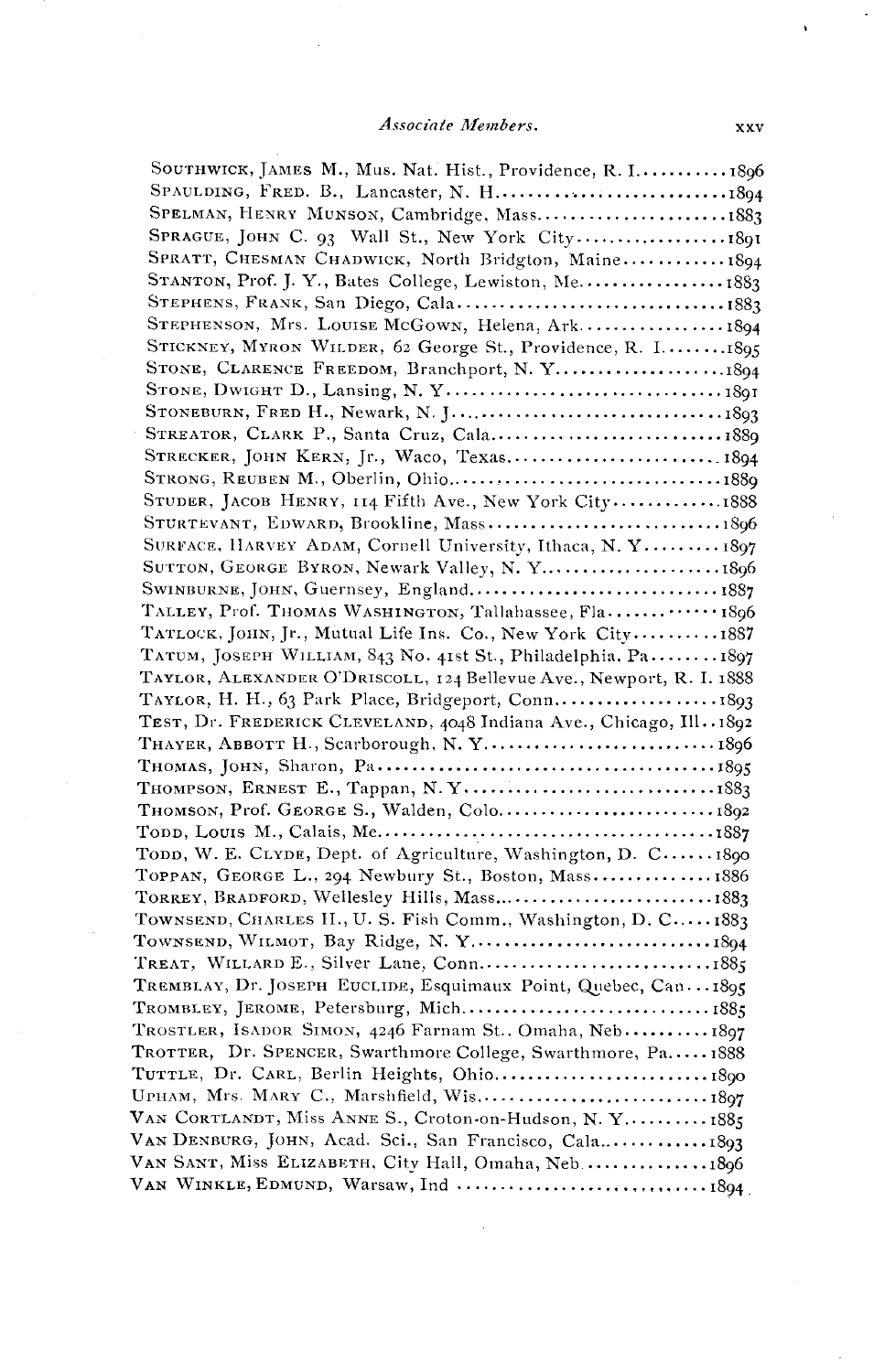| VAUGHAN, CLIFFORD WHEATON, 47 W. 83d St., New York City1894      |  |
|------------------------------------------------------------------|--|
|                                                                  |  |
|                                                                  |  |
|                                                                  |  |
| WALCOTT, ROBERT, 11 Waterhouse St., Cambridge, Mass 1893         |  |
|                                                                  |  |
|                                                                  |  |
|                                                                  |  |
|                                                                  |  |
| WATERMAN, WILLIAM, Hay Springs, Neb1896                          |  |
| WATERS, EDWARD STANLEY, Holyoke, Mass1894                        |  |
| WATKINS, L. WHITNEY, Manchester, Mich1894                        |  |
|                                                                  |  |
| WEST, LEWIS H., Roslyn, Queens Co., N.Y1887                      |  |
|                                                                  |  |
| WHEELER, JOHN B., East Templeton, Mass 1897                      |  |
| WHITAKER, WILLIAM LINCOLN, Cedar Grove, Philadelphia, Pa1894     |  |
|                                                                  |  |
| WHITCOMB, Mrs. ANNABELL COOK, 721 Franklin St., Milwaukee,       |  |
|                                                                  |  |
| WHITMAN, Prof. CHARLES OTIS, Univ. of Chi, Chicago, Ills1896     |  |
| WHOLEY, W. N., 78 Grape St., Rochester, N. Y 1891                |  |
|                                                                  |  |
|                                                                  |  |
|                                                                  |  |
|                                                                  |  |
| WILLIAMS, J BICKERTON, 32 University St., Montreal, Can 1889     |  |
| WILLIAMS, ROBERT S., 408 Ist Ave., S. Minneapolis, Minn 1888     |  |
| WILLIAMS, W. J. B., Holland Patent, N. Y 1893                    |  |
| WILSON, Miss LILIAN BARTON, 728 Marcy Av., Brooklyn, N. Y1897    |  |
|                                                                  |  |
| WINTLE, ERNEST D., 11 Hospital St., Montreal, Can1887            |  |
| WOOD, NELSON R., Smithsonian Institution, Washington D. C.  1895 |  |
| WOODRUFF, FRANK M., Acad. Sci., Lincoln Park, Chicago, $1111894$ |  |
| WOODRUFF, LEWIS B., 14 East 68th St., New York City 1886         |  |
| WOODWORTH, Mrs. NELLY HART, St. Albans, Vt 1894                  |  |
|                                                                  |  |
|                                                                  |  |
|                                                                  |  |
| WORTHINGTON, WILLIS W., Shelter Island, Suffolk Co., N.Y 1889    |  |
| WRIGHT, FRANK S., 51 Genesee St., Auburn, N. Y 1894              |  |
| WRIGHT, Mrs. MABEL OsGOOD, Fairfield, Conn1895                   |  |
| WRIGHT, Miss NORA GIRALDA, Olneyville, R. I 1896                 |  |
|                                                                  |  |
|                                                                  |  |
|                                                                  |  |
| YOUNG, CURTIS CLAY, 395 Clermont Ave., Brooklyn, N. Y 1891       |  |
|                                                                  |  |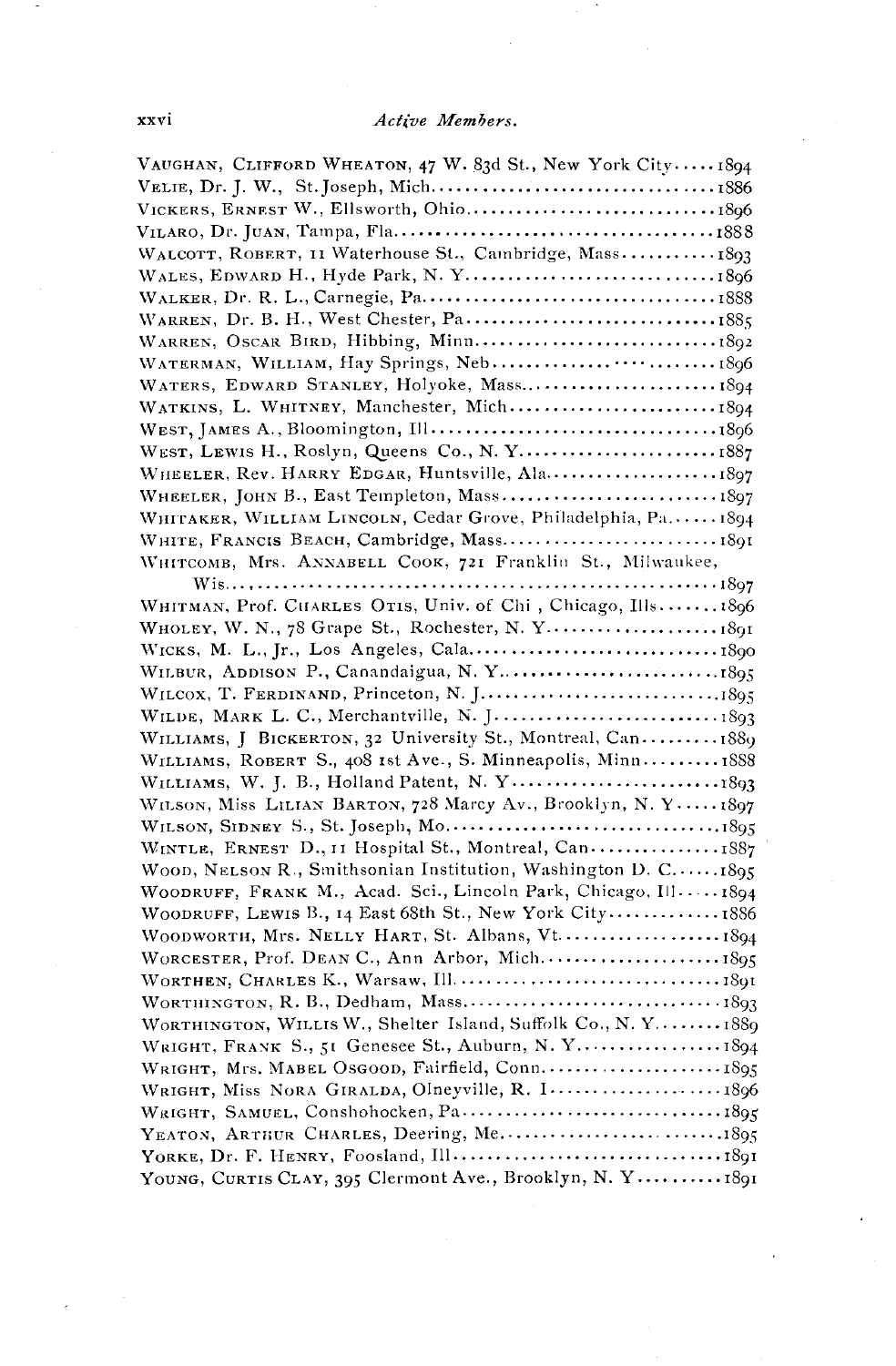#### **Deceased Members. xxvii**

#### **DECEASED MEMBERS.**

#### **ACTIVE MEMBERS.**

Date of Death.

#### **HONORARY MEMBERS.**

#### **CORRESPONDING MEMBERS.**

| HAAST, JULIUS VON $\dots \dots \dots \dots \dots \dots \dots \dots \dots \dots \dots \dots \dots \dots \dots$ |
|---------------------------------------------------------------------------------------------------------------|
|                                                                                                               |
|                                                                                                               |
|                                                                                                               |
|                                                                                                               |
| , 1897                                                                                                        |
|                                                                                                               |
| MOSJISOVICS, F. G. HERMANN AUGUST Aug. 27, 1897                                                               |
|                                                                                                               |
|                                                                                                               |
|                                                                                                               |
|                                                                                                               |
|                                                                                                               |
|                                                                                                               |
|                                                                                                               |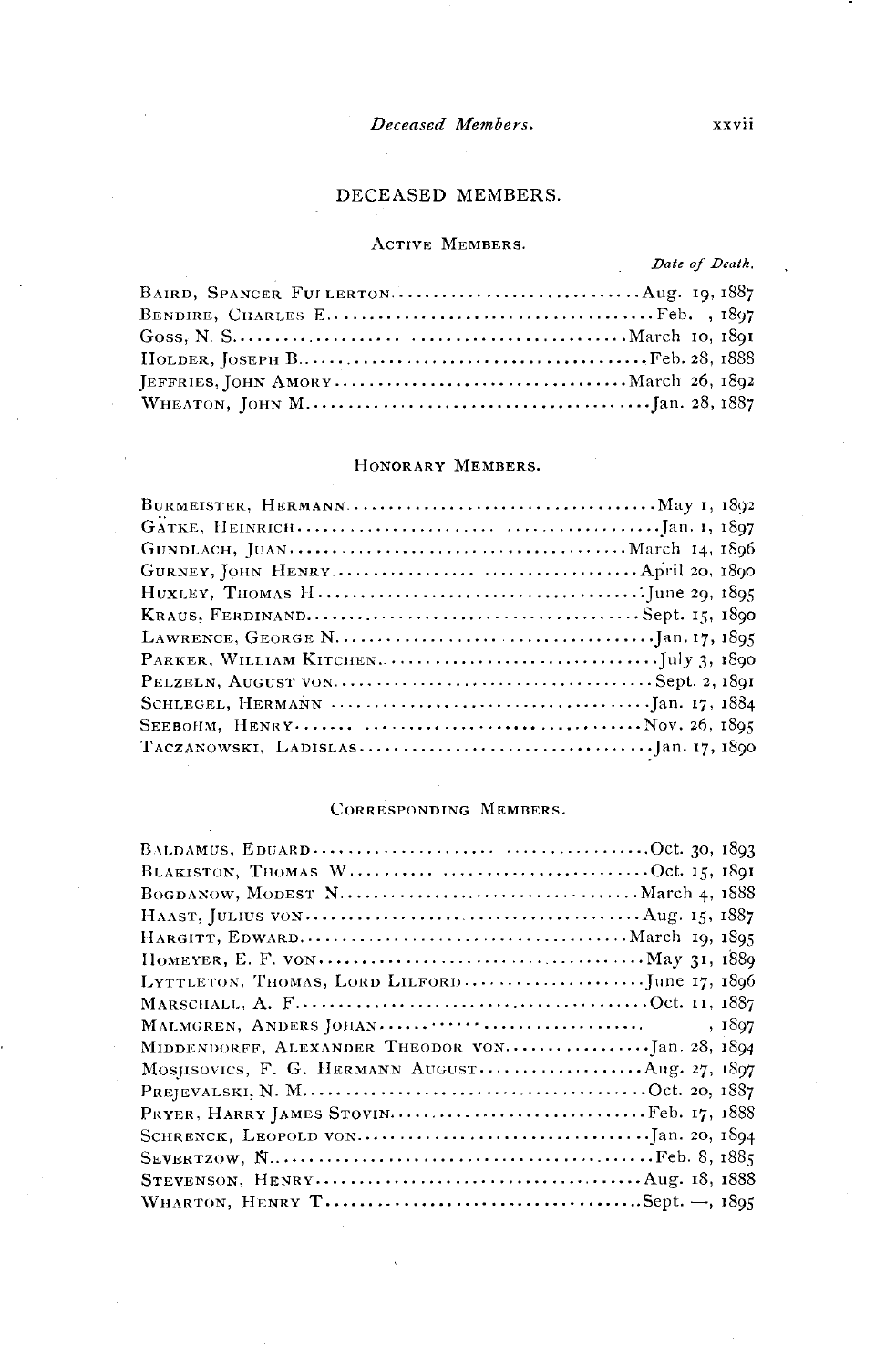#### Deceased Members.

#### ASSOCIATE MEMBERS.

| ALLEN, CHARLES SLOVEROct. 15, 1893                                                             |  |
|------------------------------------------------------------------------------------------------|--|
|                                                                                                |  |
| AVERY, WILLIAM CUSHMAN March II, 1894                                                          |  |
|                                                                                                |  |
|                                                                                                |  |
|                                                                                                |  |
| BREESE, WILLIAM LDec. 7, 1889                                                                  |  |
|                                                                                                |  |
|                                                                                                |  |
| CAMPBELL, ROBERT ARGYLL April -, 1897                                                          |  |
|                                                                                                |  |
|                                                                                                |  |
|                                                                                                |  |
|                                                                                                |  |
|                                                                                                |  |
|                                                                                                |  |
|                                                                                                |  |
|                                                                                                |  |
|                                                                                                |  |
|                                                                                                |  |
|                                                                                                |  |
|                                                                                                |  |
|                                                                                                |  |
| MABBETT, GIDEON. $\dots\dots\dots\dots\dots\dots\dots\dots\dots\dots\dots\dots A$ ug. 15, 1890 |  |
| MARIS, WILLARD LORRAINEDec. 11, 1895                                                           |  |
|                                                                                                |  |
|                                                                                                |  |
|                                                                                                |  |
|                                                                                                |  |
|                                                                                                |  |
|                                                                                                |  |
|                                                                                                |  |
|                                                                                                |  |
|                                                                                                |  |
|                                                                                                |  |
|                                                                                                |  |
|                                                                                                |  |
|                                                                                                |  |
| WILLARD, SAMUEL WELLS  May 24, 1887                                                            |  |
|                                                                                                |  |

 $\sim$ 

г.